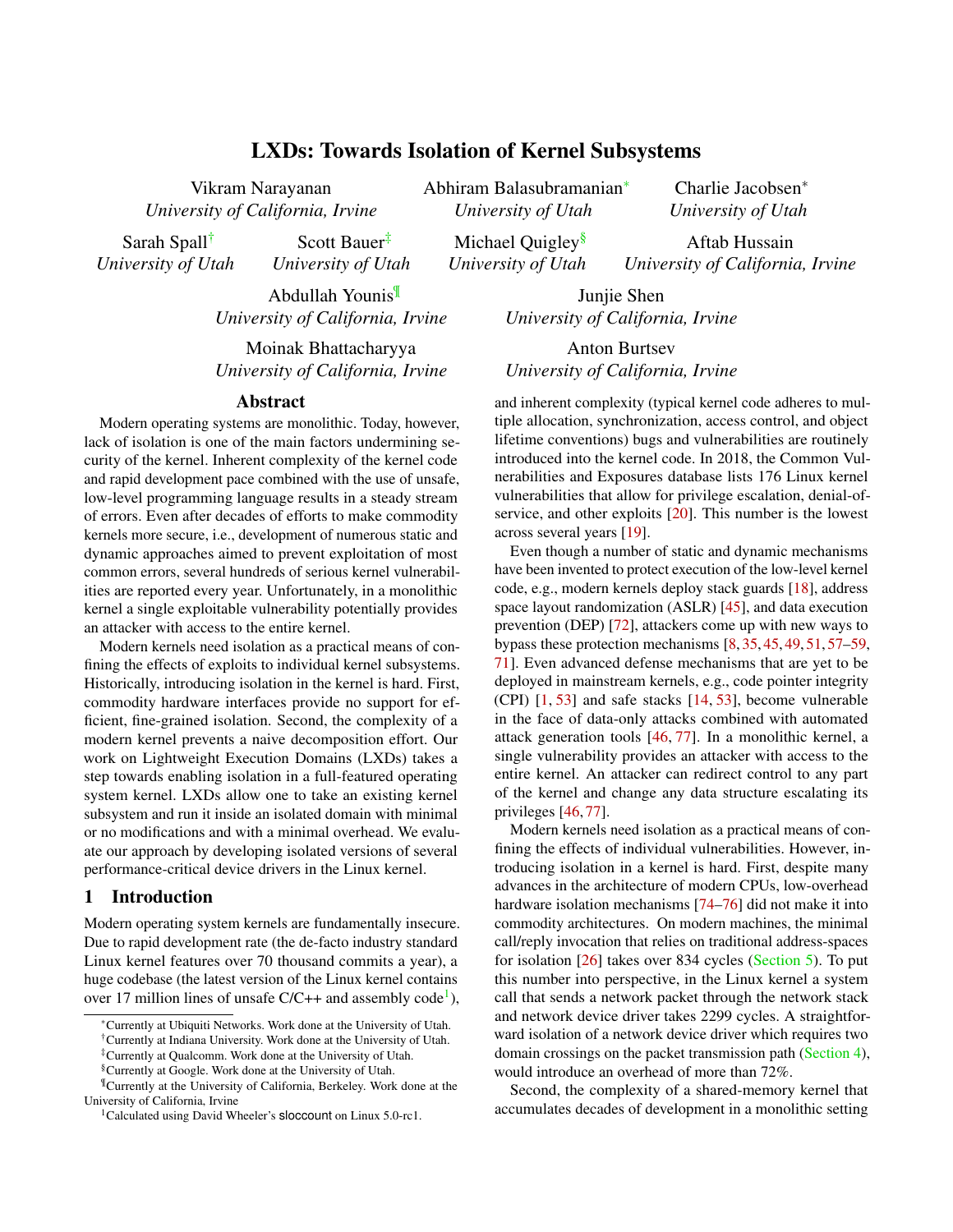prevents a trivial decomposition effort. Decomposition requires cutting through a number of tightly-connected, welloptimized subsystems that use rich interfaces and complex interaction patterns. Two straightforward isolation strategies developing isolated subsystems from scratch [\[21,](#page-12-5) [24,](#page-13-4) [31\]](#page-13-5) or running them inside a full copy of a virtualized kernel [\[11,](#page-12-6) [16,](#page-12-7) [30,](#page-13-6) [60\]](#page-14-7)—result in either a prohibitively large engineering effort or overheads of running a full copy of a kernel for each isolated domain.

Our work on Lightweight Execution Domains (LXDs) takes a step towards enabling isolation in a full-featured operating system kernel. LXDs allow one to take an existing kernel subsystem and run it inside an isolated domain with minimal or no modifications and with a minimal overhead. While isolation of core kernel subsystems, e.g., a buffer cache layer, is beyond the scope of our work due to tight integration with the kernel (i.e., complex isolation boundary and frequent domain crossings), practical isolation of device drivers, which account for over 11 millions lines of unsafe kernel code and significant fraction of kernel exploits, is feasible.

Compared to prior isolation attempts [\[9,](#page-12-8) [12,](#page-12-9) [15,](#page-12-10) [27,](#page-13-7) [32–](#page-13-8) [34,](#page-13-9) [40](#page-13-10)[–43,](#page-13-11) [66,](#page-14-8) [68,](#page-14-9) [69\]](#page-14-10), LXDs leverage several new design decisions. First, we make an observation that synchronous cross-domain invocations are prohibitively expensive. The only way to make isolation practical is to leverage asynchronous communication mechanisms that batch and pipeline multiple cross-domain invocations. Unfortunately, explicit management of asynchronous messages typically requires a clean-slate kernel implementation built for explicit messagepassing [\[5,](#page-12-11) [42\]](#page-13-12). LXDs, however, aim to enable isolation in commodity OS kernels that are originally monolithic (commodity kernels accumulate decades of software engineering effort that is worth preserving). To introduce asynchronous communication primitives in the code of a legacy kernel, LXDs build on the ideas from asynchronous programming languages [\[3,](#page-12-12)[13,](#page-12-13)[39\]](#page-13-13). We develop a lightweight asynchronous runtime that allows us to create lightweight cooperative threads that may block on cross-domain invocations and hence implement batching and pipelining of cross-domain calls in a way transparent to the kernel code.

Second, to break the kernel apart in a manner that requires only minimal changes to the kernel code, we develop *decomposition patterns*, a collection of principles and mechanisms that allow decomposition of the monolithic kernel code. Specifically, we support decomposition of typical idioms used in the kernel code—exported functions, data structures passed by reference, function pointers, etc. To achieve such backward compatibility, decomposition patterns define a minimal runtime layer that hides isolated, share-nothing environment by synchronizing private copies of data structures, invoking functions across domain boundaries, implementing exchange of pointers to data structures and functions, handling dispatch of cross-domain function calls, etc. Further, to make our approach practical, we develop an interface definition language

(IDL) that generates runtime glue-code code required for decomposition.

Finally, similar to existing projects [\[54,](#page-14-11) [67\]](#page-14-12), we make an observation that on modern hardware cross-core communication via the cache coherence protocol is faster then crossing an isolation boundary on the same CPU. By placing isolated subsystems on different cores it is possible to reduce isolation costs. While dedicating cores for every isolated driver is impractical, the ability to run several performance-critical subsystems, e.g., NVMe block and network device drivers, with the lowest possible overhead makes sense.

We demonstrate practical isolation of several performancecritical device drivers in the Linux kernel: software-only network and NVMe block drivers, and a 10Gbps Intel ixgbe network driver. Our experience with decomposition patterns shows that majority of the decomposition effort can be done with no modification to the kernel source. We hope that our work—general decomposition patterns, interface definition language, and asynchronous execution primitives—will gradually enable kernels that employ fine-grained isolation as the first-class abstraction. At the moment, two main limitations of LXDs are 1) requirement of a dedicated core for each thread of an isolated driver [\(Section 5\)](#page-7-0), and 2) manual development of the IDL interfaces. We expect to relax both of the limitations in our future work.

### 2 Background and Motivation

The concept of decomposing operating systems for isolation and security is not new [\[9,](#page-12-8)[12,](#page-12-9)[15,](#page-12-10)[27,](#page-13-7)[32](#page-13-8)[–34,](#page-13-9)[40](#page-13-10)[–43,](#page-13-11)[66,](#page-14-8)[68,](#page-14-9)[69\]](#page-14-10). In the past, multiple projects tried to make isolation practical in both microkernel [\[9,](#page-12-8) [27,](#page-13-7) [41](#page-13-14)[–43,](#page-13-11) [68\]](#page-14-9) and virtual machine [\[12,](#page-12-9) [15,](#page-12-10) [33,](#page-13-15) [66\]](#page-14-8) systems. SawMill was a research effort performed by IBM aimed at building a decomposed Linux environment on top of the L4 microkernel [\[34\]](#page-13-9). SawMill was an ambitious effort that outlined many problems of fine-grained isolation in OS kernels. SawMill relied on a synchronous IPC mechanism and a simple execution model in which threads migrated between isolated domains. Unfortunately, the cost of a synchronous context switch more than doubled in terms of CPU cycles over the last two decades [\[26\]](#page-13-3). Arguably, with existing hardware mechanisms the choice of a synchronous IPC is not practical (on our hardware a bare-bone synchronous call/reply invocation takes over 834 cycles on a 2.6GHz Intel machine; a cache-coherent invocation between two cores of the same die takes only 448-533 cycles, moreover, this number can be reduced further with batching [\(Section 5\)](#page-7-0)). Furthermore, relying on a generic Flick IDL [\[25\]](#page-13-16), SawMill required re-implementation of OS subsystem interfaces. In contrast, LXDs's IDL is designed with an explicit goal of backward compatibility with the existing monolithic code, i.e., we develop mechanisms that allow us to transparently support decomposition of typical code patterns used in the kernel, e.g., registration of interfaces as function pointers, passing data structures by reference, etc.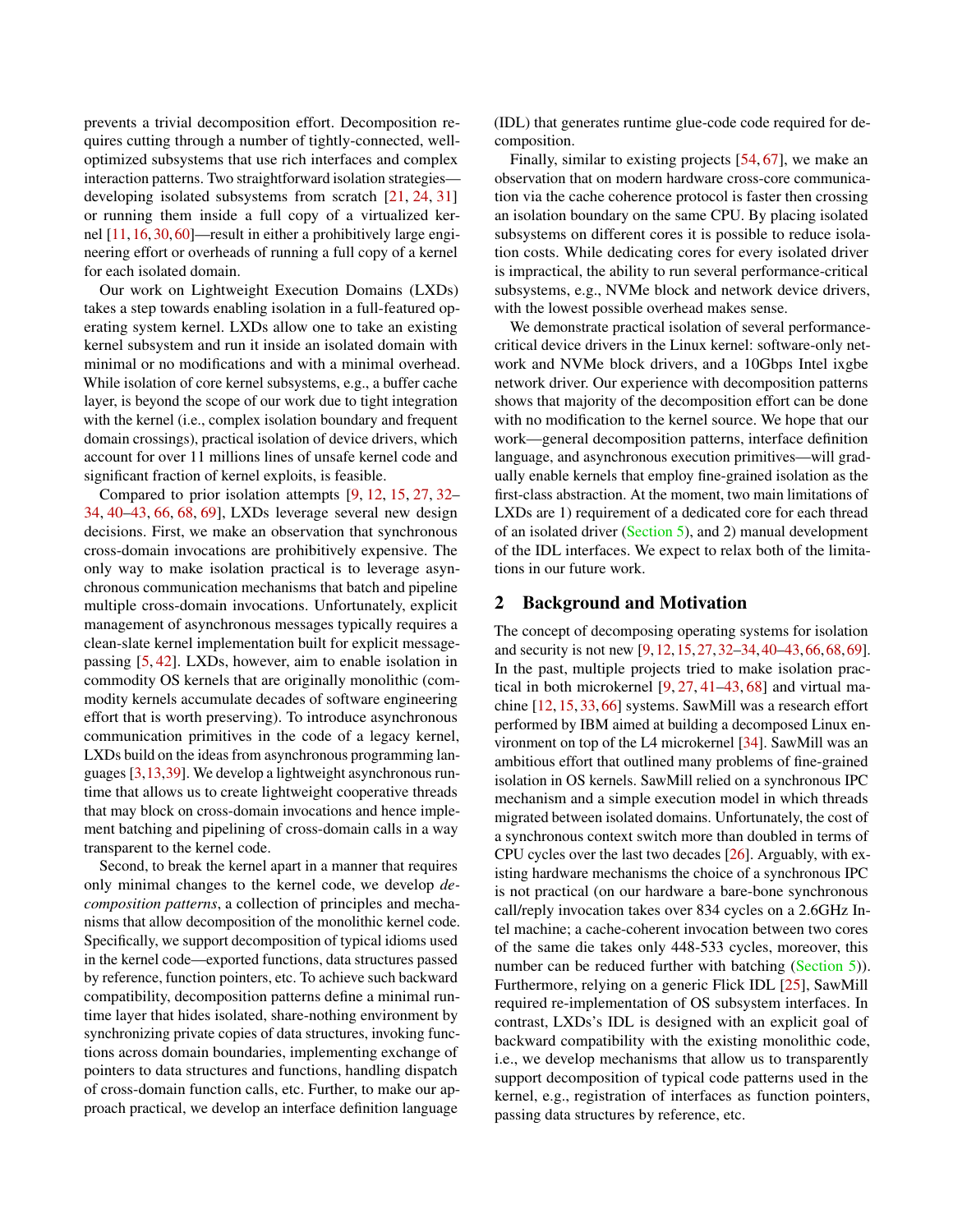Nooks further explored the idea of isolating device drivers in the Linux kernel [\[69\]](#page-14-10). Similar to SawMill, Nooks relied on the synchronous cross-domain procedure calls that are prohibitively expensive on modern hardware. Nooks maintained and synchronized private copies of kernel objects, however, the synchronization code had to be developed manually. Nooks' successors, Decaf [\[64\]](#page-14-13) and Microdrivers [\[32\]](#page-13-8) developed static analysis techniques to generate glue code directly from the kernel source. LXDs do not have a static analysis support at the moment. We, however, argue that IDL is still an important part of a decomposed architecture—IDL provides a generic intermediate representation that allows us to generate glue code for different isolation boundaries, e.g., cross-core invocations, address-space switches, etc.

OSKit developed a set of decomposed kernel subsystems out of which a full-featured OS kernel could be constructed [\[29\]](#page-13-17). While successful, OSKit was not a sustainable effort—decomposition glue code was developed manually, and required a massive engineering effort in order to provide compatibility with the interface of Component Object Model [\[17\]](#page-12-14). OSKit quickly became outdated and unsupported.

Rump kernels develop glue code that allows execution of unmodified subsystems of the NetBSD kernel in a variety of executable configurations on top of a minimal execution environment [\[48\]](#page-14-14), e.g., as a library operating system re-composed out of Rump kernel subsystems. Rump's glue code follows the shape of the kernel subsystems and hence provides compatibility with unmodified kernel code that ensures maintainability of the project. LXDs follow Rump's design choice of ensuring backward compatibility with unmodified code, but aim at automating the decomposition effort. Specifically, LXDs rely on decomposition patterns and IDL to extract unmodified device drivers from the kernel source and seamlessly enable their functionality for the monolithic kernel.

User-level device drivers [\[11,](#page-12-6) [21,](#page-12-5) [24,](#page-13-4) [30,](#page-13-6) [60\]](#page-14-7) allow execution of device drivers in isolation. Two general approaches are used for isolating the driver. First, it is possible to run an unmodified device driver on top of a device driver execution environment that provides a backward compatible interface of the kernel inside an isolated domain [\[24\]](#page-13-4). Unfortunately, development of a kernel-compatible device driver execution environment requires a large engineering effort. Sometimes, backward compatibility is sacrificed to simplify development, but in this case the device driver or a kernel subsystem have to be re-implemented from scratch [\[31\]](#page-13-5). LXDs aim to provide a general framework for automating development of custom backward compatible device driver environments. With a powerful IDL, fast communication primitives, and asynchronous threads, LXDs enable nearly transparent decomposition of kernel code.

Alternatively, the device driver environment is constructed from a partial or complete copy of the kernel that can host the isolated driver on top of a VMM [\[11,](#page-12-6) [30,](#page-13-6) [60\]](#page-14-7) or inside a user process [\[11,](#page-12-6) [48\]](#page-14-14). Unfortunately, a virtualized ker-

nel [\[11,](#page-12-6) [30,](#page-13-6) [60\]](#page-14-7) extends the driver execution environment with a nested copy of multiple software layers, e.g., interrupt handling, thread scheduling, context-switching, memory management, etc. These layers introduce overheads of tens of thousands of cycles on the critical data-path of the isolated driver, and provide a large attack surface. A library operating system that provides full or partial compatibility with the original kernel can be used as an execution environment for the isolated device driver [\[48,](#page-14-14) [62,](#page-14-15) [70\]](#page-14-16). Smaller and lighter compared to the full kernel, library operating systems eliminate performance overheads of the full kernel. LXDs provide ability to run an unmodified device driver in a very minimal kernel environment hence achieving lean data path of a custom-built device driver execution environment.

#### 3 LXDs Architecture

LXDs execute as a collection of isolated domains running side by side with the monolithic kernel [\(Figure 1\)](#page-3-0). This design allows us to enable isolation incrementally, i.e., develop isolated device drivers one at a time, and seamlessly enable their functionality in the monolithic kernel.

Each LXD is developed as a loadable kernel module. An unmodified source of the isolated driver is linked against the two components that provide a backward compatible execution environment for the driver: 1) the glue code generated by the IDL compiler [Figure 1,](#page-3-0)  $(6)$ , and 2) a minimal library, li-bLXD [\(Figure 1,](#page-3-0)  $(7)$ ), that provides common utility functions normally available to the driver in a monolithic kernel, e.g., memory allocators, synchronization primitives, routines like memcpy(), etc.

LXDs rely on hardware-assisted virtualization (VT-x) for isolation. The choice of the hardware isolation mechanism is orthogonal to the LXDs architecture. VT-x, however, implements convenient interface for direct assignment of PCIe devices to isolated domains, and direct interrupt delivery (support for which we envision in the future). On the critical path LXDs rely on asynchronous cross-core communication primitives, and hence the cost of transitions to and from the VT-x domain (which is higher than a regular context switch) is acceptable.

LXDs are created and managed by a small microkernel that runs inside the commodity operating system kernel [\(Figure 1,](#page-3-0)  $(8)$ ). The LXD microkernel follows design of the L4 microkernel family [\[26\]](#page-13-3): it is centered around a pure capability-based synchronous IPC that explicitly controls authority of each isolated subsystem. The synchronous IPC is used for requesting microkernel resources, and exchange of capabilities, e.g., establishing regions of shared memory that are then used for fast asynchronous channels. Each LXD starts with at least one synchronous IPC channel that allows the LXD to gain more capabilities, exchange capabilities to its memory pages with the non-isolated kernel, and establish fast asynchronous communication channels.

To provide an interface of the isolated driver inside the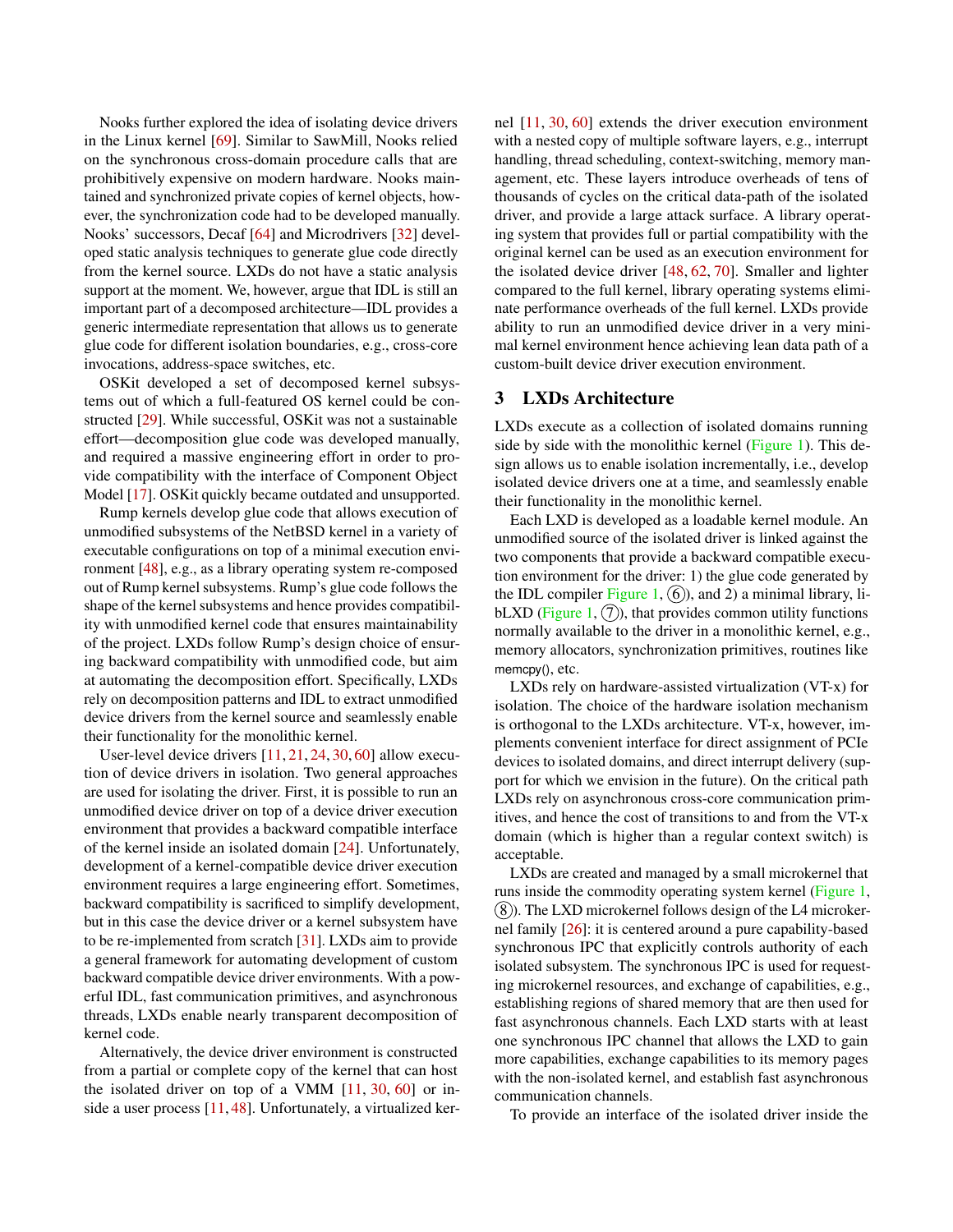<span id="page-3-0"></span>

Figure 1: LXDs architecture (isolated ixgbe network driver).

monolithic kernel, every LXD loads the corresponding kli-bLXD module [\(Figure 1,](#page-3-0)  $(3)$ ). The klibLXD is automatically generated by the IDL compiler. The glue code inside klibLXD transparently marshals arguments of cross-domain invocations to the actual isolated driver.

In the example of the isolated ixgbe driver [\(Figure 1\)](#page-3-0), a user process invokes an unmodified send() system call initiating transmission of the network packet through the isolated device driver [\(Figure 1,](#page-3-0)  $(1)$ ). The monolithic kernel relies on the interface of the isolated ixgbe driver (a collection of function pointers registered by the driver with the kernel) to pass the packet to the device (dev−>ndo\_start\_xmit()). The dev−>ndo\_start\_xmit() function pointer is implemented by the glue code of the klibLXD module. Internally, the glue code relies on the low-level send and receive primitives of the asynchronous communication channels to send the message to the isolated driver. The message reaches the isolated driver where it is processed by the dispatch loop generated by the IDL compiler [\(Figure 1,](#page-3-0)  $(6)$ ). The dispatch loop then invokes the actual ixgbe xmit frame() function of the unmodified ixgbe driver [\(Figure 1,](#page-3-0)  $(5)$ ).

Transparent decomposition LXDs rely on a collection of decomposition patterns to break the code of a monolithic system and emulate a shared-memory environment for isolated subsystems [\(Section 4\)](#page-6-0). In LXDs, isolated subsystems do not share any state that might break isolation guarantees, e.g., memory pointers, indexes into memory buffers, etc. Instead, each isolated subsystem maintains its own private hierarchy of data structures. LXDs rely on a powerful IDL to automatically generate all inter-domain communication and synchroniza-tion code [\(Figure 1,](#page-3-0)  $(3)$  and  $(6)$ ). In contrast to existing IDLs used for constructing multi-server [\[25,](#page-13-16)[38\]](#page-13-18) and distributed systems [\[23,](#page-12-15) [50,](#page-14-17) [61,](#page-14-18) [73\]](#page-15-3) the main design goal behind the LXDs'

IDL is backward compatibility with unmodified code. The IDL is designed to generate caller and callee stubs that hide details of inter-domain communication and synchronization of data structures.

Asynchronous runtime Compared to the monolithic kernel, a decomposed environment requires a cross-domain invocation in place of a regular procedure call for every function that crosses the boundary of an isolated domain. On modern hardware the overhead of such crossings is prohibitively expensive. LXDs include a minimal runtime built around lightweight asynchronous threads that aims to hide overheads of cross-domain invocations by exploiting available request parallelism. Specifically, the ASYNC() primitive creates a lightweight cooperative thread that yields execution to the next thread when blocked on the reply from an iso-lated domain [\(Figure 1,](#page-3-0)  $(2)$ ). Asynchronous threads allow us to introduce asynchrony to the kernel code in a transparent manner.

Cross-core IPC To reduce overheads of crossing domain boundaries, LXDs schedule isolated subsystems with tight latency and throughput requirements, i.e., network and block device drivers, on separate CPU cores. The reason is that on modern hardware cross-core communication via cache coherence is faster than a context switch on the same CPU. LXDs rely on efficient cross-core communication channels to send messages across isolated subsystems [\(Figure 1,](#page-3-0)  $(4)$ ).

### 3.1 Interface Definition Language

We develop a collection of *decomposition patterns*— a collection of principles and mechanisms, e.g., remote references, projections, and hidden arguments, that allow isolation of typical code patterns used in the kernel, e.g. exported functions, data structures passed by reference, registration of interfaces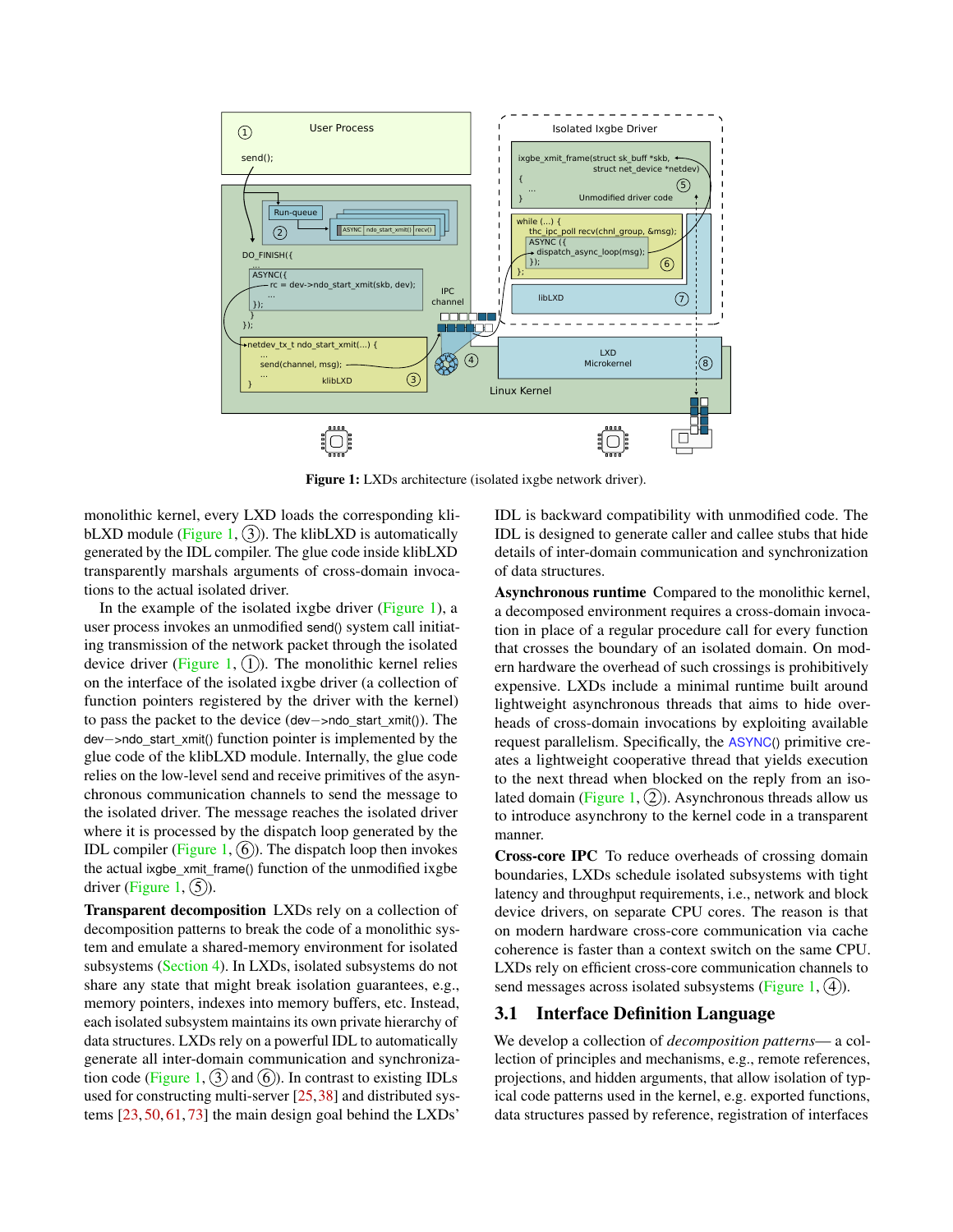<span id="page-4-0"></span>

Figure 2: Private object hierarchies.

as function pointers, etc. To support implementation of decomposition patterns, we develop a powerful IDL that generates all inter-domain communication code.

Modules The IDL describes each subsystem as a *module*, i.e., a collection of functions exported and imported by an isolated driver or the kernel. To illustrate decomposition patterns and the design of the IDL, we consider an example of a minimal dummy network device driver [\[44\]](#page-13-19). The following IDL is used to define the dummy module.

```
include <net.idl>
module dummy() {
    require net;
}
```
By itself the dummy module does not export any functions. Instead it relies on the net interface provided by the kernel to register itself with the kernel, i.e., register a collection of function pointers that provide the driver-specific implementation of the network device interface. The kernel uses these function pointers to invoke the isolated dummy device driver.

The require keyword instructs the IDL compiler to import the net module into the context of the dummy module. At a high level, the compiler is instructed to generate glue code required for remote invocations of the functions exported by the net module.

A typical network interface defines a collection of functions that implement a specific kernel interface. For example, the net module defines the interface of the network subsystem, i.e., a collection of functions that allow network device drivers to register with the kernel.

```
module net() {
  rpc int register_netdevice(projection net_device ∗dev);
 rpc void ether_setup(projection net_device ∗dev);
  ...
```
}

From the above module definition the IDL generates code for caller stubs of the net interface so the isolated dummy module can transparently invoke functions of the interface. The IDL also generates the dispatch loops for both the dummy LXD and kLXD so both isolated subsystem and non-isolated

kernel can process remote function invocations from each other.

Data structures In LXDs, isolated device drivers and the kernel do not share any state that might break isolation guarantees. Instead, each isolated subsystem maintains its own private hierarchy of data structures. In our example, the register\_netdev() function takes a pointer to the net device data structure that describes the network device. Since net\_device is allocated inside the isolated dummy driver, a corresponding shadow copy will be created by the glue code in the non-isolated kernel [\(Figure 2\)](#page-4-0).

The shadow hierarchies are synchronized upon function invocations. LXDs provide support for transparent synchronization of shadow data structure copies across domains with the mechanism of *projections*. A projection explicitly defines a subset of fields of the data structure that will be passed to the callee and returned to the caller during the domain invocation.[2](#page-4-1)

```
projection <struct net_device> net_device {
  unsigned int flags;
  unsigned int priv_flags;
  ...
  projection net_device_ops [alloc(caller)] *netdev_ops;
}
```
Here, the projection net\_device only lists the fields that will be used by the non-decomposed code in the kernel to register a network device. The projection omits the members of struct net device that are private to the LXD, e.g., pointers to other data structures. The IDL supports lexical scopes, so the same data structure can be projected differently by different functions.

The IDL supports explicit [in] and [out] directional attributes to specify whether each field is marshalled from caller to callee or vice versa. In most cases, however, they are optional. The IDL compiler can infer the default direction from the way the projection is used in the code. In the example above, the default direction is [in]—all fields of the projection are copied from the caller to the callee side, which is decided based on the [alloc(callee)] qualifier that we discuss below.

Allocation of shadow object copies When the register netdev() function is invoked by the LXD, the callee side of the invocation, i.e., the non-decomposed kernel, does not have a private version of the net device data structure. The IDL provides support for controlling when remote objects are allocated, looked up, and freed with the alloc, bind, and dealloc qualifiers. The alloc qualifier instructs the IDL to allocate the new data structure of the projected type, i.e., struct net\_device. The callee attribute instructs the IDL to perform the allocation on the callee side, as the data structure already exists on the caller side. The allocation attribute also serves as a hint to the compiler to marshal all fields of the projection from the already existing data

<span id="page-4-1"></span><sup>&</sup>lt;sup>2</sup>Hence defining how a data structure is projected into another domain.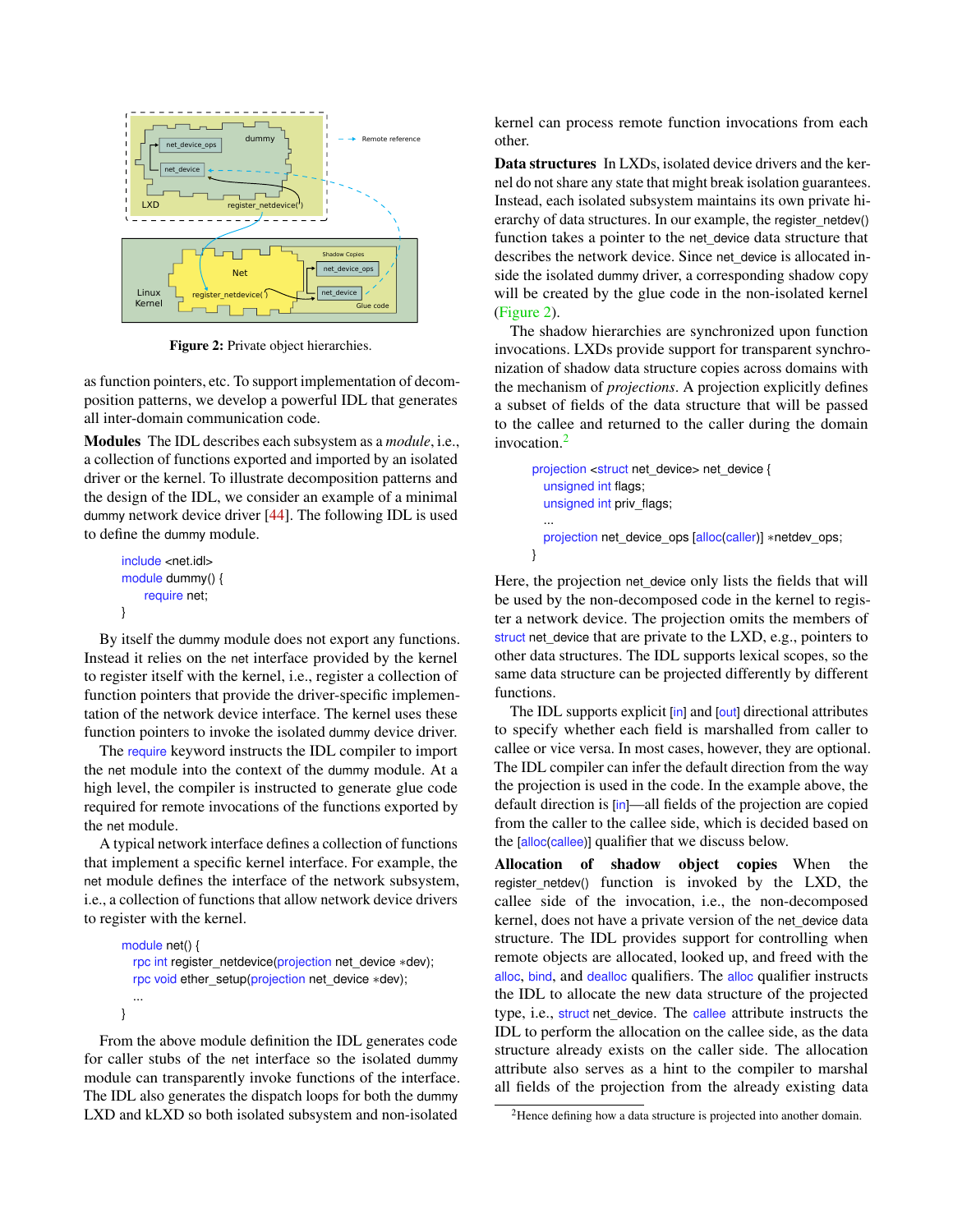structure on the caller side to the callee (i.e., all fields of the projection above have the implicit [in] attribute). The data structure is deallocated when the dealloc qualifier is used with the projection.

Remote object references In most cases isolated subsystems refer to the same data structure multiple times. For example, the net device data structure is first registered with the register\_netdev() function, then used in a number of functions that attach, turn on, and eventually unregister the device. LXDs provide a mechanism of *remote references* to refer to a specific object across domain boundaries. Similar to a capability in the LXD microkernel, each remote reference is a number that is resolved through a fast hash that is private to each thread of execution. References are transparent to the code, the IDL generates all necessary code to pair every local object with a reference that is used to lookup a corresponding shadow copy in another domain.

Function pointers Many parts of the kernel rely on the concept of an interface that allows dynamic registration of a specific subsystem implementation. In a native language like C an interface is implemented as a data structure with a collection of function pointers that are defined by each subsystem that provides a concrete interface implementation. In our example, net device ops is a data structure that defines a collection of function pointers implemented by the network device. We implement support for export of function pointers that cross boundaries of isolated domains. The following code provides a definition of the projection for the net\_device\_ops data structure.

```
projection <struct net_device_ops> net_device_ops {
  rpc [alloc] int (∗ndo_open)(projection netdev_empty [bind] ∗dev);
  rpc [alloc] int (∗ndo_stop)(projection netdev_empty [bind] ∗dev);
  rpc [alloc] int (∗ndo_start_xmit)(projection sk_buff ∗skb,
                   projection net_device [bind] ∗dev);
```
#### }

...

For every function pointer, the IDL generates caller and callee stubs that behave like normal function pointers and hide details of cross-domain communication. To implement crossdomain function pointers while providing unmodified function signatures, we implement a concept of *hidden arguments*. For each function pointer, the IDL dynamically generates an executable trampoline in the caller's address space. The caller invokes this trampoline like any other function, however, the trampoline resolves additional hidden arguments as an offset from its own address. The hidden arguments describe which channel to use and passes this information to the cross-domain stub generated by the IDL compiler. A remote reference to a function pointer on the callee side allows the caller to resolve a specific instance of a function pointer.

Implementation We implement the IDL compiler as a source-to-source translator from the LXD IDL to C. To build the compiler, we rely on the formalism of parsing expression

```
1 DO_FINISH({
 2 while (skb) {
 3 struct sk_buff ∗next = skb−>next;
 4 ASYNC({
 \mathfrak s6 rc = ndo \text{ start } xmit(skb, dev);7 ...
 \begin{matrix} 8 & 1 \\ 9 & 5k \end{matrix}skb = next:
10 }
11 });
```
<span id="page-5-4"></span><span id="page-5-2"></span>

grammars (PEG). This choice allows us to design a modular grammar that is easy to extend with new IDL primitives. We use Vembyr PEG parser generator [\[63\]](#page-14-19) to automate development of a compiler. Vembyr provides a convenient extension interface that allows us to construct an abstract syntax tree (AST) as a set of C++ classes. We then perform a compilation step as a series of passes over the AST, e.g., module import, derivation of directional attributes, etc.. The final pass converts the AST into a concrete syntax tree (CST) that we use to print out the C code.

### 3.2 Asynchronous Execution Runtime

Traditionally, asynchronous communication requires explicit message passing [\[5,](#page-12-11) [42\]](#page-13-12). Programming of asynchronous message-passing systems, however, is challenging as it requires manual management (saving and restoring) of computation as execution gets blocked on remote invocations. In general, message-based systems work well as long as they are limited to a simple run-to-completion loop, but become nearly impossible to program if multiple blocking invocations are required on the message processing path [\[2,](#page-11-1) [52\]](#page-14-20). Further, in a message-passing environment, re-use of existing kernel code becomes hard or even impossible.

With LXDs we aim to satisfy two contradicting goals: 1) utilize asynchrony for cross-domain invocations, and 2) provide backward compatibility with existing kernel code, i.e., avoid re-implementation of the system in a message-passing style. To meet these goals, we implement a lightweight runtime that hides details of asynchronous communication behind an interface of asynchronous threads.

The core of the LXDs asynchronous runtime is built around two primitives: ASYNC() and DO\_FINISH(). In [Listing 1](#page-5-0) the ASYNC() macro creates a new lightweight thread for executing a block of code (lines [4–](#page-5-1)[8\)](#page-5-2) asynchronously. Our implementation is based on GCC macros as it allows us to avoid modifications to the compiler and therefore provides compatibility with the existing kernel toolchain. When ndo\_start\_xmit() blocks on sending a message to the isolated driver (line [6\)](#page-5-3), the asynchronous runtime continues execution from the next line after the asynchronous block (line [9\)](#page-5-4) and starts the next iteration of the loop creating the new asynchronous thread.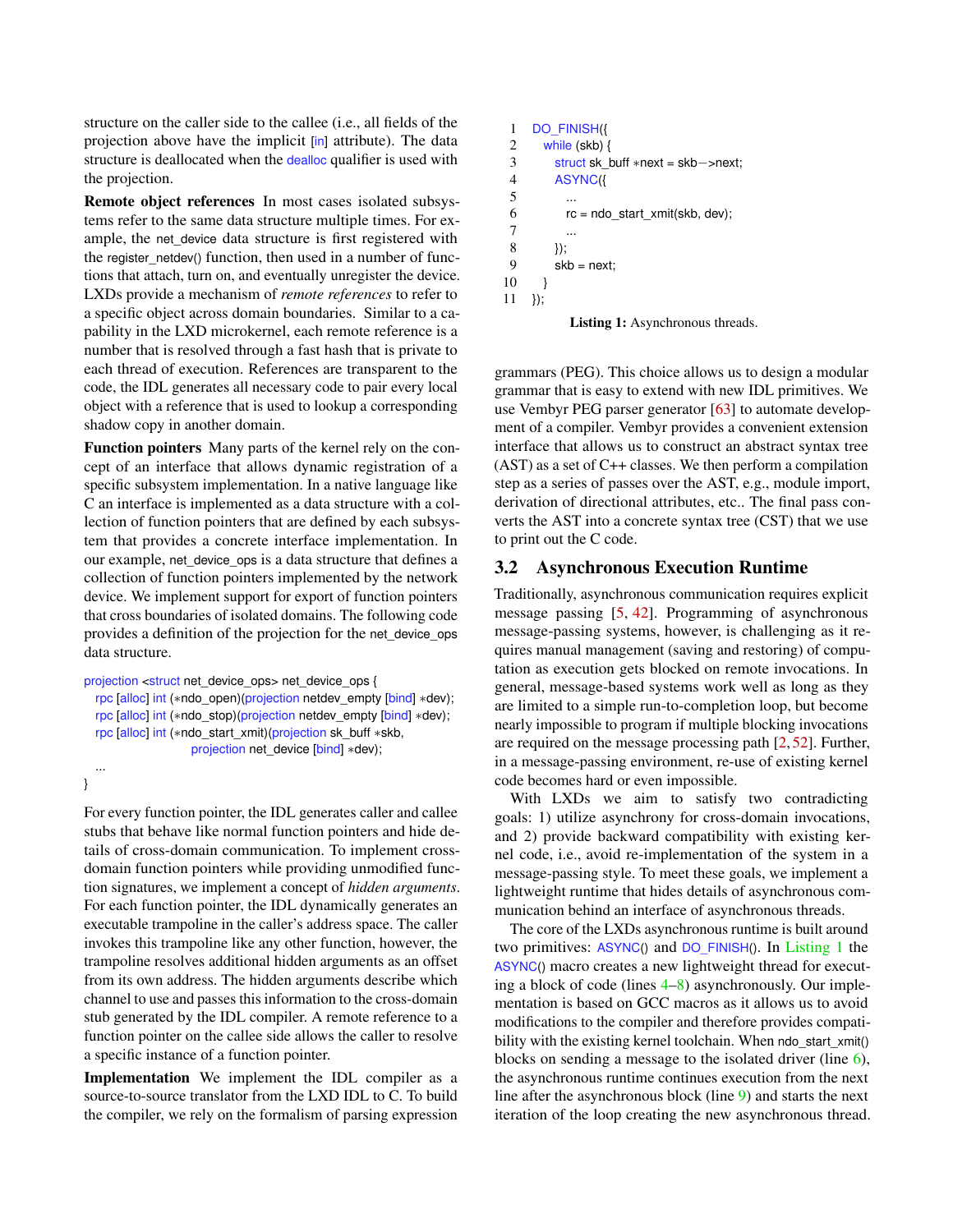Instead of blocking on the first ndo\_start\_xmit() cross-domain invocation, we dispatch multiple asynchronous invocations, hence submitting multiple network packets to the driver in a pipelined manner.

Internally, ASYNC() creates a minimal thread of execution by allocating a new stack and switching to it for execution of the code inside of the asynchronous block. ASYNC() creates a continuation, i.e., it saves the point of execution that follows the asynchronous block, which allows the runtime to resume execution when the thread either blocks or finishes. We save the state of the thread, i.e., its callee saved registers, on the stack, and therefore, can represent continuation as a tuple {instruction pointer, stack pointer}. The continuation is added to the run-queue that holds all asynchronous threads that are created in the context of the current kernel thread. When asynchronous thread blocks waiting on a reply from an isolated domain, it invokes the yield() function that again saves the state of the thread by creating another continuation that is added to the run-queue. The yield() function picks the next continuation from the run-queue and switches to it.

The DO\_FINISH() macro specifies the scope in which all asynchronous threads must complete. When execution reaches the end of the DO\_FINISH() block, the runtime checks if any of unfinished asynchronous threads are still on the run-queue. If yes, the runtime creates a continuation for the current thread knowing that it has to finish the DO\_FINISH() block later, and switches to a thread from the run-queue.

Integration with the messaging system Every time a remote invocation blocks waiting on a reply, the asynchronous runtime switches to the new thread. The runtime system checks the reply message ring for incoming messages and whether any of them can unblock one of the blocked asynchronous threads. We implement a lightweight data structure that allows us to resolve response identifiers into pointers to asynchronous threads waiting on the run-queue. If the response channel is empty, the runtime system tries to return to the main thread to dispatch more asynchronous threads, but if the main thread reached the end of the DO\_FINISH() block it picks one of the existing threads from the run-queue.

Nested invocations In most cases a cross-domain invocation triggers one or more nested remote invocations back into the caller domain, be it an LXD or a non-isolated kernel. For example, the ndo\_start\_xmit() triggers invocation of the consume\_skb() function that releases the skb after it is sent. We need to process nested invocations in the caller domain. To avoid using an extra thread to dispatch remote invocations, we process nested invocations in the context of the caller thread. We embed a dispatch loop, the optimization we call "sender's dispatch loop", inside the message receive function the ipc poll recv() in such a way that it listens and processes incoming invocations from the callee.

Implementation ASYNC() and DO\_FINISH() leverage functionality of GCC macros that allow us to declare the block of code as a nested function that can be executed on a new stack. We base implementation of the threading runtime on the eager version of AC [\[39\]](#page-13-13) (in LXDs cross-domain invocations always block, therefore, eager creation of the stack for each asynchronous thread is justified). Besides changing AC to work inside the Linux kernel and integrating it with the LXDs messaging primitives, we employ several aggressive optimizations. To minimize the number of thread switches, we introduce an idea of a "direct" continuation, the continuation that is known to follow the current context of execution, e.g., the instruction following the ASYNC() block. We also defer deallocation of stacks. Normally, the stack cannot be deallocated from the context of the thread that is using it. AC switches into the context of the "idle" scheduler thread and deallocates the stack from there. This, however, introduces an extra context switch. Instead, we maintain the queue of stacks pending de-allocation and deallocate them all at once right when the execution exits the DO\_FINISH() block.

#### 3.3 Fast Cross-Core Messaging

Trying to reduce overheads of crossing the isolation boundary, LXDs schedule isolated subsystems on separate CPU cores and use a fast cross-core communication mechanism to send "call" and "reply" invocations between the cores. The performance of cross-core invocations is dominated by the latency of cache coherence protocol, which synchronizes cache lines between cores (a single cache-line transaction incurs a latency of 100-400 cycles [\[22,](#page-12-16) [56,](#page-14-21) [57\]](#page-14-3)). In order to achieve the lowest possible communication overhead, similar to prior projects [\[5,](#page-12-11)[6,](#page-12-17)[47\]](#page-14-22), we minimize the number of cache coherence transactions. In LXDs, each channel consists of two rings: one for outgoing "call" messages and one for incoming "replies". We configure each message to be the size of a single cache line (64 bytes on our hardware). Similar to FastForward [\[36\]](#page-13-20), we avoid shared producer and consumer pointers, as they add extra transactions for each message. Instead, we utilize an explicit state flag that signals whether the ring slot is free.

#### <span id="page-6-0"></span>4 Decomposition Case-Studies

To evaluate the generality of LXDs abstractions, we develop several isolated device drivers in the Linux kernel.

### 4.1 Network Device Drivers

We develop isolated versions of two network drivers: 1) a software-only dummy network driver that emulates an infinitely fast network adapter, and 2) Intel 82599 10Gbps Ethernet driver (ixgbe). The network layer of the Linux kernel has one of the tightest performance budgets among all kernel subsystems. Further, the dummy is not connected to a real network interface, and hence allows us to stress overheads of isolation without any artificial limits of existing NICs.

Decomposed network drivers To isolate the dummy and ixgbe network drivers, we develop IDL specifications of the network driver interface. The IDL specification is 64 lines of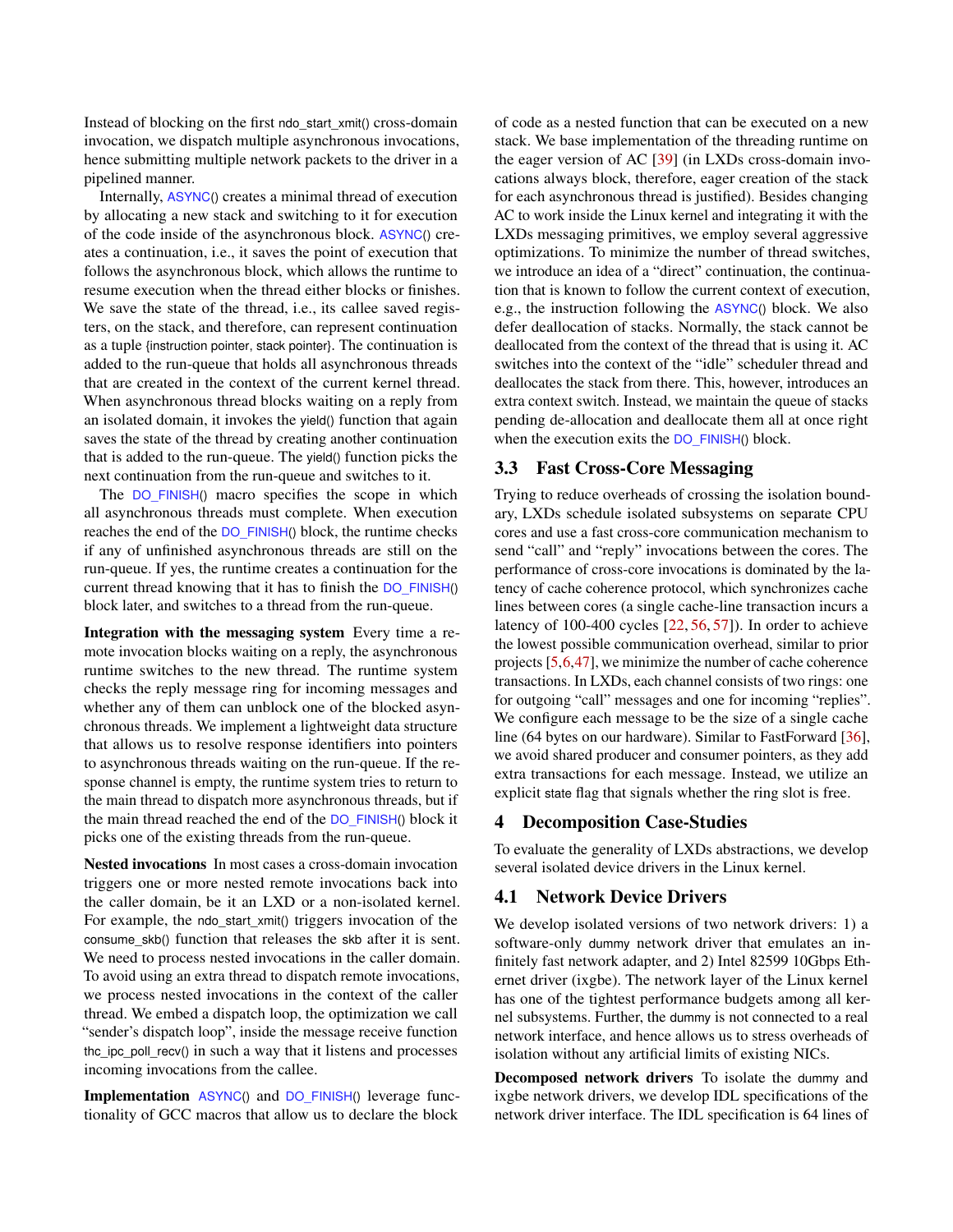code for the dummy, and 153 lines for the ixgbe driver (110 lines for the network and 43 for the PCIe bus interfaces). Each network device driver registers with the kernel by invoking a kernel function and passing a collection of function pointers that implement an interface of a specific driver. Since ixgbe manages a real PCIe device, it registers with the PCIe bus driver that enumerates all PCIe devices on the bus and connects them to matching device drivers. Therefore, we develop an IDL specification for the PCI bus interface.

In contrast to block device drivers that implement a zerocopy path for block requests, the network stack copies each packet from a user process into a freshly allocated kernel buffer. To ensure a zero-copy transfer of the packet from the kernel to the LXD, we allocate a region of memory shared between the non-isolated kernel and the LXD of the network driver. The kernel allocates memory for the skb payload using the alloc\_skb() function. We modify it to allocate payload data from this shared region. Linux does not provide a simple mechanism to configure one of its memory allocators to run on a specified region of memory. We, therefore, develop a lock-free allocator that uses a dedicated memory region to allocate blocks of a fixed size. To enable device access to the region of shared memory where packet payload is allocated, we extend the libLXD and the LXD microkernel with support for the IOMMU interface. We configure the IOMMU to enable access to the packet payload region that is shared between the kernel and the LXD.

The ixgbe device driver uses system timers for several control plane operations. To provide timers inside LXDs, we rely on the timer infrastructure of the non-isolated kernel. Much like any other function pointer, we register the timer callback function pointer with the kernel. The callback caller stub sends an IPC to the isolated driver to trigger the actual callback inside the LXD. Finally, in the native driver, the NAPI polling function is invoked in the context of the softirq thread. We implement softirq threads as asynchronous threads dispatched from the LXD's dispatch loop.

The isolated dummy driver requires two cross-domain calls on the packet transmission path. The first call is invoked by the non-isolated kernel to submit the packet to the driver (ndo\_start\_xmit()), and the second is called by the driver after the packet was processed by the device and is ready to be released (consume\_skb()). To reduce overheads of isolation, we introduce the "half-crossing" optimization. Specifically, for the functions that do not return a value, e.g., consume\_skb() that releases the network packet to the kernel, we send the "call" message across the isolation boundary, but do not wait for the arrival of the reply message.

### 4.2 Multi-Queue Block Device Drivers

We implement a decomposed version of the nullblk block driver [\[4\]](#page-12-18). The nullblk driver is not connected to a real NVMe device, but instead emulates the behavior of the fastest possible block device in software.

Linux multi-queue block layer Linux implements a multiqueue (MQ) block layer [\[7\]](#page-12-19) to support low-latency, highthroughput PCIe-attached non-volatile memory (NVMe) block devices. On par with network adapters, today NVMe is one of the fastest I/O subsystems in the kernel. To fully benefit from the asynchronous multi-queue layer, user-level processes rely on the new asynchronous block I/O interface that allows applications to submit batches of I/O requests to the kernel and poll for completion later. In the case of direct device access, the kernel performs all request processing starting from the system call to leaving the request ready for the DMA in the context of the same process that issued the io\_submit() system call. The kernel returns to the process right after leaving request in the DMA ring buffers. Later the process polls for completion of the request by either entering the kernel again, or by monitoring a user-mapped page where the kernel advertises completed requests. Being allocated inside a user-level page, the pointer to the request is passed to the kernel, the kernel "pins" the page ensuring that it does not get swapped out while the request is in-flight. For each request the device driver adds the page containing the request to the IOMMU of the device, hence permitting the direct access to the request payload.

Decomposed block driver Similar to network drivers, we develop IDL specifications of the block driver interface, which consists of 68 lines of IDL code. The isolated nullblk driver requires three cross-domain calls on the I/O path. The first call is invoked by the non-isolated kernel to pass a block request from the block layer to the driver. The driver itself invokes two functions of the non-isolated kernel: blk\_mq\_start\_request() and blk\_mq\_end\_request(). The blk\_mq\_start\_request() function passes the pointer to the request back to the block layer to inform it that request processing has started, and the I/O is ready to be issued to the device. The block layer now associates a timer with this particular request to ensure that if the completion for that request does not arrive in time, it can either abort the I/O operation or try to enqueue the request again. The blk\_mq\_end\_request() allows the driver to inform the block layer that the request is completed by the device, and is ready to go up the block layer back to the user process.

We utilize ASYNC() and DO FINISH() to implement an asynchronous loop on the submission path. A batch of requests is submitted by the application, hence we dispatch them to the nullblk LXD asynchronously. We provide a detailed analysis of isolation overheads in [Section 5.6.](#page-11-2)

#### <span id="page-7-0"></span>5 Evaluation

We conduct all experiments in the openly-available CloudLab network testbed  $[65]$ .<sup>[3](#page-7-1)</sup> We utilize CloudLab d820 servers with four 2.2 GHz 8-Core E5-4620 processors and 128 GB RAM. All machines run 64-bit Ubuntu 18.04 Linux with the kernel version 4.8.4. In all experiments we disable hyper-threading,

<span id="page-7-1"></span><sup>3</sup>LXDs are available at [https://github.com/mars-research/](https://github.com/mars-research/lxds) [lxds](https://github.com/mars-research/lxds).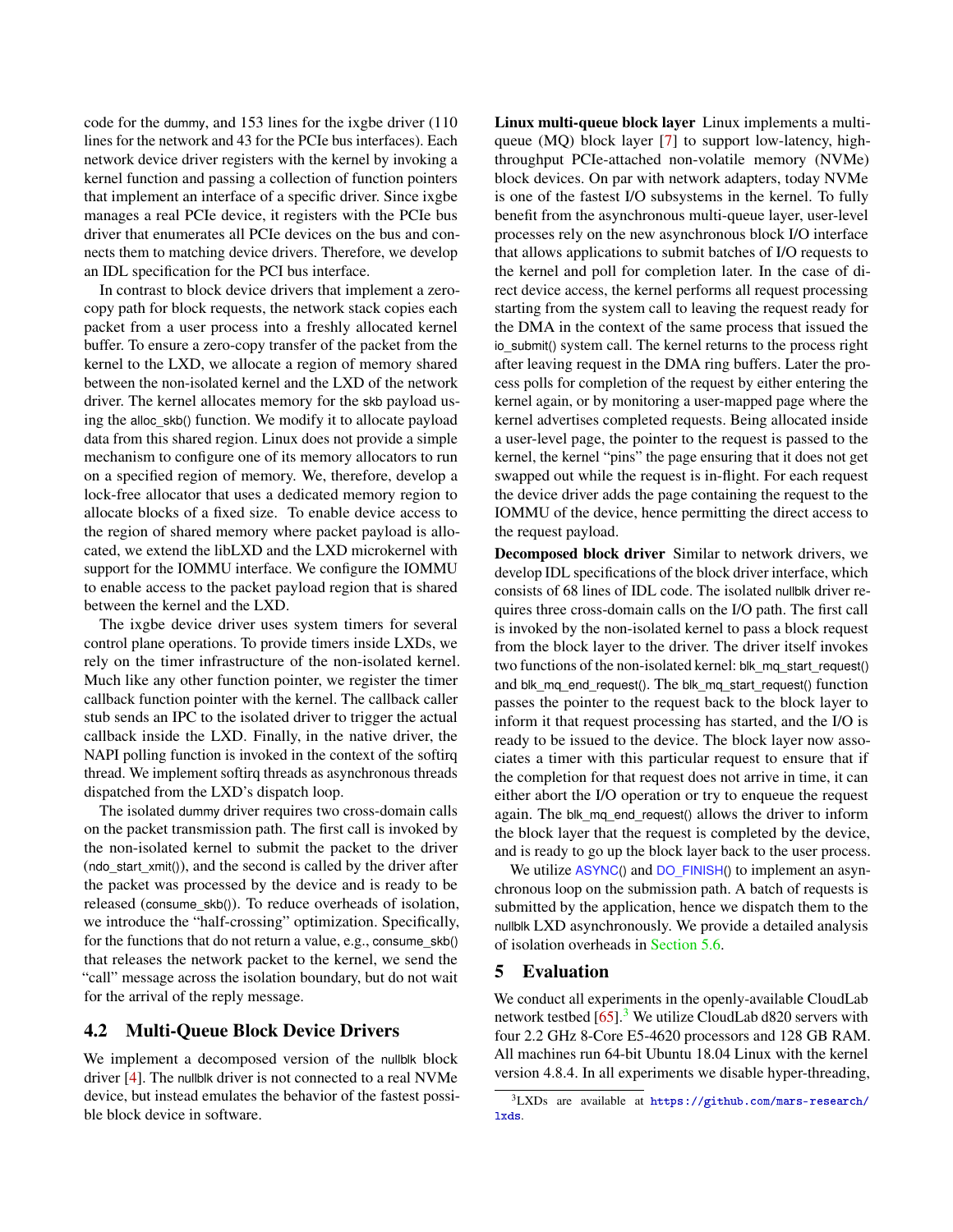<span id="page-8-0"></span>

| Operation              | Cycles (Cycles per request) |
|------------------------|-----------------------------|
| Context switch         | 29-41                       |
| 1 non-blocking ASYNC() | 46                          |
| 1 blocking ASYNC()     | 124                         |
| 4 blocking ASYNC()s    | 374 (93.5)                  |

| <b>Table 1:</b> Overhead of asynchronous threads. |  |
|---------------------------------------------------|--|
|---------------------------------------------------|--|

<span id="page-8-1"></span>

| Operation                           | Cycles |
|-------------------------------------|--------|
| seL4 same-core d820 (without PCIDs) | 1005   |
| seL4 same-core c220g2 (with PCIDs)  | 834    |
| $LXDs$ cross-core $r320$ (non-NUMA) | 448    |
| LXDs cross-core d820 (NUMA)         | 533    |
|                                     |        |

Table 2: Intra-core vs cross-core IPC.

turbo boost, and frequency scaling to reduce the variance in benchmarking.

### 5.1 Asynchronous Runtime

LXDs rely on the asynchronous runtime to hide the overheads of cross-domain invocations. To evaluate the effectiveness of this design choice, we conduct two sets of experiments that measure and compare overheads of asynchronous threads, and synchronous invocations.

Overhead of asynchronous threads We conduct four experiments that measure overheads of the asynchronous runtime [\(Table 1\)](#page-8-0). In all tests we run 10M iterations and report an average across five runs. The first test measures the overhead of creating and tearing down a minimal asynchronous block of code that just increments an integer, but does not block. Each iteration takes 46 cycles which includes allocating and deallocating a stack for the new thread, and two stack switches to start and end execution of the thread. In the second test we measure the overhead of switching between a pair of asynchronous threads that takes 29 cycles and uses a sequence of 20 CPU instructions. Out of 20 instructions 16 are memory accesses that touch the first level cache and take two cycles each [\[28\]](#page-13-21) (six instructions are required to save and restore callee saved registers, and two save and restore instruction pointer and stack registers). If, however, the context switch touches additional metadata, e.g., adds the thread to the runqueue, the overhead of the context switch grows to 41 cycles due to additional memory accesses.

The third and fourth tests measure the overhead of executing one and four blocking ASYNC() code blocks, i.e., each thread executes yield() similar to the IPC path. The overhead of creating one blocking asynchronous block (third test in [Table 1\)](#page-8-0) is 124 cycles, which consist of the cost to create and tear down a non-blocking asynchronous thread (46 cycles) and three context switches required to block and unblock the thread, and switch back to the main thread when the DO\_FINISH() block is reached. If, however, we execute four asynchronous blocks in a loop the total overhead comes to 374 cycles or 93.5 cycles per one asynchronous block. Overall, we

<span id="page-8-2"></span>

| Batch size | Cycles (cycles per msg) |            |
|------------|-------------------------|------------|
|            | Manual                  | ASYNC()    |
|            | 533                     | 568        |
|            | 876 (219)               | 1111 (277) |
| Ջ          | 1262 (157)              | 2096 (262) |

Table 3: Benefits of manual and ASYNC() batching.

conclude that asynchronous threads are fast, and come close to the speed of manual management of pending invocations in a message-passing system.

#### 5.2 Same-core vs cross-core IPC

Same-core IPC To understand the benefits of cache-coherent cross-core invocations over traditional same-core addressspace switches, we compare LXDs' cross-core channels with the synchronous IPC mechanism implemented by the seL4 microkernel [\[26\]](#page-13-3). We choose seL4 as it implements the fastest synchronous IPC across several modern microkernels [\[55\]](#page-14-24). As d820 servers do not provide support for tagged TLBs (PCIDs) that improve IPC performance by avoiding an expensive TLB flush on the IPC path, in addition to the d820 machines we report results for the same IPC tests on an Intel E5-2660 v3 10 core Haswell 2.6GHz machine (CloudLab c220g2 server) that implements support for tagged TLBs. To defend against Meltdown attacks, seL4 provides support for a page-table-based kernel isolation mechanism similar to KPTI [\[37\]](#page-13-22). However, this mechanism negatively affects IPC performance due to an additional reload of the page table root pointer. Since recent Intel CPUs address Meltdown attacks in hardware, we configure seL4 without these mitigations. On d820 machines without PCIDs support, seL4 achieves the median IPC latency of 1005 cycles [\(Table 2\)](#page-8-1). On the c220g2 servers with tagged TLBs enabled the IPC latency drops to 834 cycles [\(Table 2\)](#page-8-1).

Cross-core IPC To measure the overhead of cross-core cache-coherent invocations, we conduct a minimal call/reply test in which a client thread repeatedly invokes a function of a server via an LXD's asynchronous communication channel. Client and server are running on two cores of the same CPU socket. Since multi-socket NUMA machines incur higher cache-coherence overheads and thus have slower cross-domain invocations, in our experiments we a NUMA and a non-NUMA machine with a similar CPU: a four socket d820 NUMA server and a single-socket non-NUMA r320 CloudLab server configured with one 2.1 GHz 8-core Xeon E5-2450 CPU. In all experiments we run 100M call/reply invocations and report an average across five runs [\(Table 2\)](#page-8-1). On a non-NUMA r320 machine, cross-core IPC takes 448 cycles. On a NUMA d820 machine, this number increases to 533 cycles.

Two additional observations are important. First, communication between hardware threads of the same CPU core takes less time than communication between cores (we measure the overhead of cross-core invocations to be only 105 cycles on the non-NUMA r320 machine and 133 cycles on the NUMA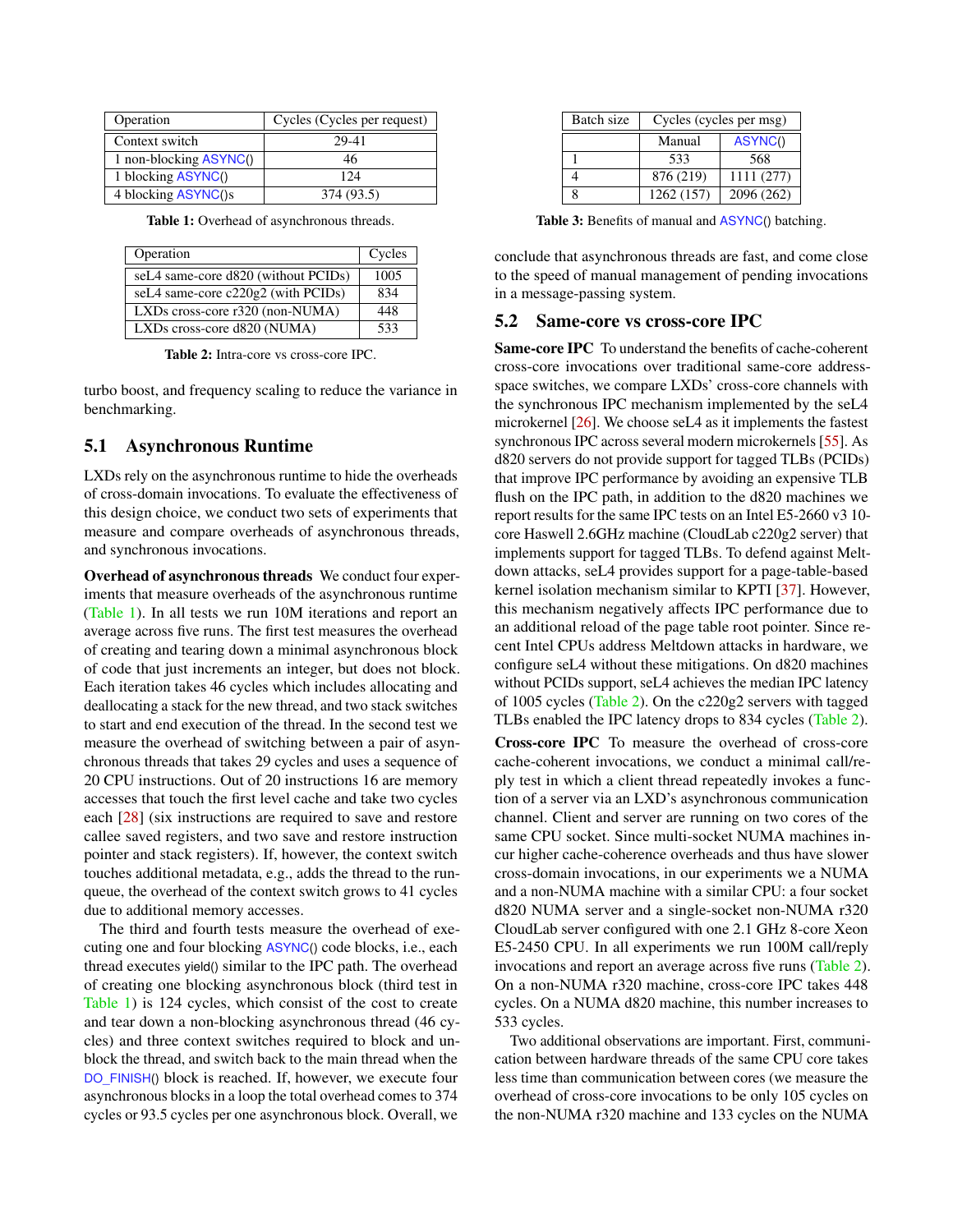d820). Typically, however, a single LXD serves requests from multiple cores of the monolithic kernel, and hence only a single core can benefit from proximity to the logical core.

Second, communication outside of the NUMA node incurs high overheads due to crossing inter-socket links. On the d820 server, a cross-socket call/reply invocation takes 1988 cycles over one inter-socket hop, which is higher than overhead of a synchronous same-core IPC. Note that on a batch of 4 and 8 this number drops to 900 and 535 cycles per message respectively. We anticipate that each NUMA node will run a local LXD thread and hence the crossings of NUMA nodes will be rare (this design makes sense as high-throughput isolated subsystems, e.g., network and NVMe drivers, are CPU-bound and anyway require multiple LXD threads to keep up with invocations from multiple kernel threads).

Finally, we make an observation that compared to overheads of synchronous IPC invocations (both on the same core and cross-core) the overheads of asynchronous threads is relatively small (93.5 cycles per-request in a batch of four [\(Table 1\)](#page-8-0)). Therefore, the use of asynchronous threads for batching and pipelining of multiple cross-domain invocations is justified.

### 5.3 Message Batching

To evaluate the benefits of aggregating multiple cross-core invocations in a batch, we conduct an experiment that performs call/reply invocations in batches of messages ranging from 1 to 8. On a batch of 4 messages a call/reply invocation takes only 876 cycles, or 219 cycles per invocation on a d820 NUMA machine [\(Table 3\)](#page-8-2). On a batch of 8 messages the overhead per one call/reply invocation drops to 157 cycles per message. For a batch of messages, the cross-core IPC sends call/reply invocations through independent cache lines. The CPU starts sending the next message right after issuing loads and stores to the hardware load/store queue, but without waiting for completion of the cache-coherence requests effectively pipelining multiple outstanding cache coherence requests.

Composable batching with **ASYNC()** Finally, we analyze how cross-core invocations are affected if the batches of messages are created by blocking asynchronous threads instead of the manual, message-passing style batching we analyzed above. To evaluate overheads of asynchronous threads, we design an IPC test that performs a series of cross-core function invocations from inside an ASYNC() block [\(Table 3\)](#page-8-2). We run a loop of length 1, 4, and 8. The body of the loop is an asynchronous code block that invokes a function on another core. Instead of waiting for the reply, each asynchronous thread yields and continues to the next iteration of the loop that dispatches the new asynchronous thread. For the loop of length 1, 4, and 8, compared to the manual batch, ASYNC() introduces overhead ranging from 35 cycles on a batch of one to 105 cycles per message on a batch of 8 [\(Table 3\)](#page-8-2).

<span id="page-9-0"></span>

Figure 3: Performance of the dummy driver

#### 5.4 Dummy Device Driver

We utilize the dummy driver as a platform for several benchmarks that highlight overheads of isolation in the context of a "fast" device driver (dummy is a good, representative example of such device driver as it serves an infinitely fast device and is accessed through a well-optimized I/O submission path of the kernel network stack). In all experiments we use the iperf2 benchmark that measures the transmit and receive bandwidth for different payload sizes, and run the tests on d820 servers [\(Figure 3\)](#page-9-0). We configure the isolated dummy driver with a varying number of cores ranging from one to four in such a manner that one LXD thread runs on each socket of the 4-socket d820 system. Specifically, on a 32-core system, the isolated dummy can support up to 27 iperf threads (i.e., four cores of the system are dedicated to LXD threads, and one core is occupied by the kLXD thread servicing control plane invocations from the LXD). We assign the first six iperf threads to the first socket (one core of the CPU socket is occupied by the LXD thread and one by the kLXD thread), then we assign the next seven iperf threads (7-13) to the next socket, and so on [\(Figure 3\)](#page-9-0). We report the total number of device driver I/O requests per-second (IOPS) across all threads (we report an average across five runs on the maximum transmission unit (MTU) size packets).

In our first experiment we change dummy to perform only *one* crossing between the kernel and the driver for sending each packet (dummy-1, [Figure 3\)](#page-9-0). This synthetic configuration allows us to analyze overheads of isolation in the ideal scenario of a device driver that requires only one crossing on the device I/O path. With one application thread the non-isolated driver achieves 956K IOPS (i.e., on average, a well-optimized network send path takes only 2299 cycles to submit an MTUsized packet from the user process to the network interface). The isolated driver achieves 730K IOPS (76% of the nonisolated performance), and on average requires 3009 cycles to submit one packet. Of course, the isolated driver utilizes one extra core for running the LXD. Isolation adds an overhead of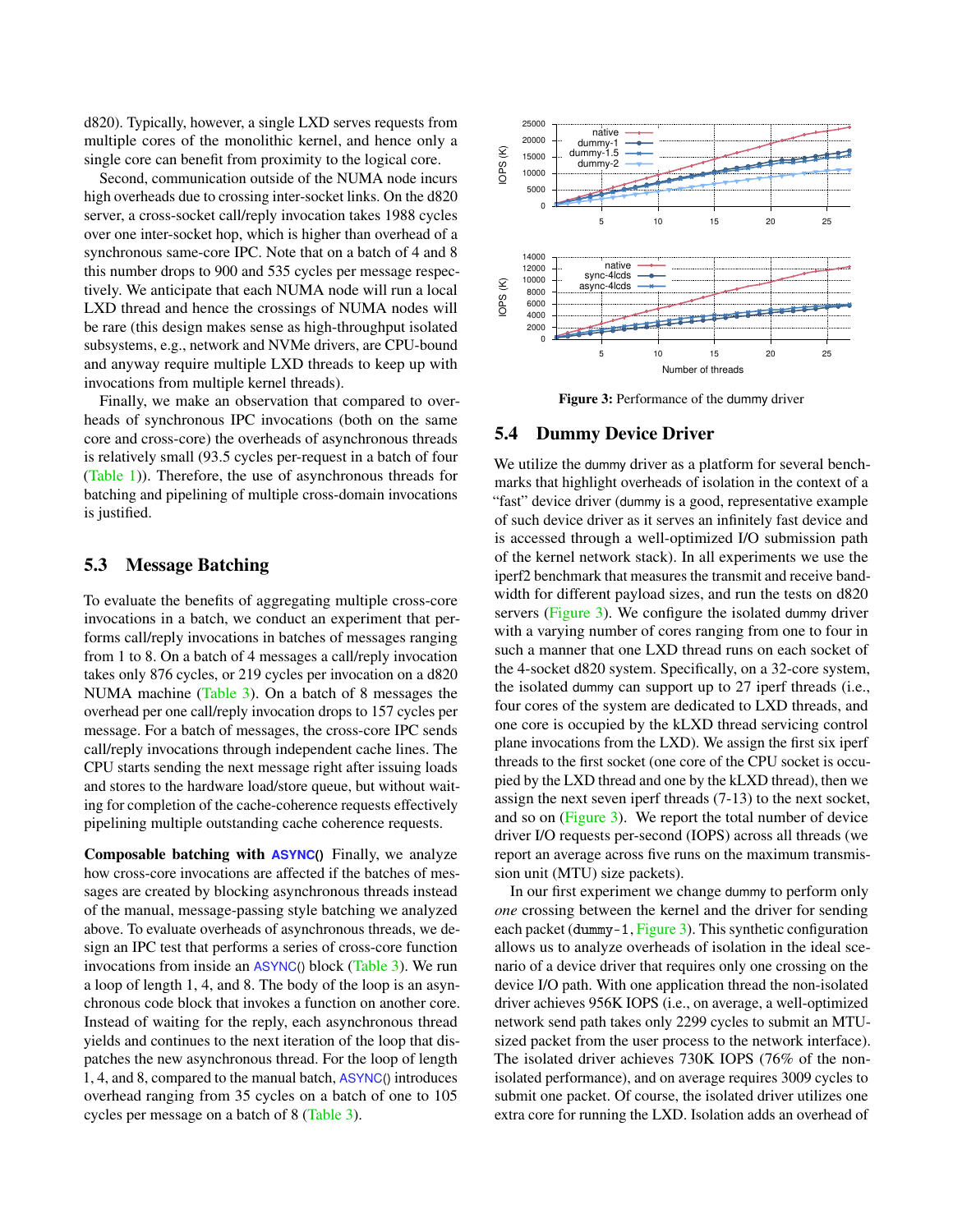710 cycles per-packet, which includes the overhead of the IPC and processing of the packet by the driver (in this experiment, LXDs do not benefit from any asynchrony; all packets are submitted synchronously). On 27 threads the isolated driver achieves 70% of the performance of the non-isolated driver. Compared to the configuration with one application thread, the slight drop in performance is due to the fact that each of four LXDs service up to seven application threads which adds overhead to the LXD's dispatch processing loop.

In practice, the dummy driver requires two domain crossings for submitting each packet [\(Section 4\)](#page-6-0). We evaluate how performance of isolated drivers degrades with the number of crossings by running a version of dummy that performs two full cross-domain invocations (dummy-2, [Figure 3\)](#page-9-0). On one thread, two crossings add overhead of 1794 cycles per packet. The "half-crossing" optimization, however, reduces the overhead of two crossings from 1794 cycles per-packet to only 814 cycles (dummy-1.5, [Figure 3\)](#page-9-0).

Asynchronous threads To evaluate the impact of asynchronous communication, we perform the same iperf2 test with a packet size of 4096 bytes. When the packet size exceeds MTU, the kernel fragments each packet into MTU-size chunks suitable for transmission and submits each chunk to the driver individually. In general, multiple domain crossings caused by fragmentation negatively affect performance of the isolated driver. We compare three configurations: a non-isolated dummy driver (native, [Figure 3\)](#page-9-0), a synchronous version of LXDs (sync-4-lcds) and asynchronous version that leverages ASYNC() to invoke the driver in a parallel loop (async-4-lcds). Configured with one iperf thread, a nonisolated driver achieves 534K IOPS, i.e., on average it requires 4114 cycles to submit a 4096 byte packet split in three fragments. Performance of the synchronous version of the isolated driver is heavily penalized by the inability to overlap communication, i.e., waiting for LXD replies, and processing of further requests. The synchronous version achieves only 236K IOPS (44% of non-isolated performance). The asynchronous isolated driver is able to benefit from pipelining of three fragmented packets with asynchronous threads (it achieves 341K IOPS or 63.8% of non-isolated performance). Note, that as the number of application threads grows, the benefits of asynchronous threads gradually disappear. With 27 iperf threads both synchronous and asynchronous configurations achieve similar performance (36% and 37% of the native driver respectively). As the number of application threads increases, each core of the isolated driver that processes requests from up to seven iperf threads becomes heavily utilized. Each LXD thread dispatches kernel invocations in a round-robin manner from a set of cross-core communication channels. If all channels are active, the performance of each iperf thread is dominated by the time spent waiting for its turn to be processed by the LXD. On a batch of only three messages, asynchronous threads do not provide sufficient benefits to tolerate this latency.

<span id="page-10-0"></span>

Figure 4: Ixgbe Tx and Rx bandwidth.

#### 5.5 Ixgbe Device Driver

To measure performance of the isolated ixgbe driver, we configure an iperf2 test with a varying number of iperf threads ranging from one to six [\(Figure 4\)](#page-10-0). On our system, a small number of application threads saturates a 10Gbps network adapter. Configured with one iperf thread, on the MTU size packet the isolated ixgbe is 12% faster compared to the isolated system on the network transmit path, although at the cost of using an extra core. This advantage disappears as the LXD becomes busy handling more than one iperf thread. Nevertheless, from three to seven threads, the isolated driver stays within 6-13% of the performance of the native device driver which saturates the network interface with three and more application threads.

On the receive path, the isolated driver is 1% slower for one application thread. Two factors attribute to performance of the isolated driver: 1) it benefits from an additional core, and 2) it uses asynchronous threads for NAPI polling instead of native threads used by the Linux kernel for handling IRQs. Asynchronous threads provide a faster context switch compared to the native Linux kernel threads. Similar to transmit path, this advantage disappears with larger number of application threads. From two to six threads the isolated driver stays within 12-18% of the performance of the native driver.

To measure the end-to-end latency, we rely on the UDP request-response test implemented by the netperf benchmarking tool. The UDP\_RR measures the number of round-trip request-response transactions per second, i.e., the client sends a 64 byte UDP packet and waits for the response from the server. The native driver achieves 26688 transactions per second (which equals the round-trip latency of 40*µ*s), the isolated driver is 7% (2.6*µ*s) faster with 24975 transactions per second (round-trip latency of 37.4*µ*s). Again the isolated driver benefits from a faster receive path due to low-overhead context switch of asynchronous threads. As the network is lightly loaded during the latency test even with six application threads the isolated driver remains 3.4*µ*s faster achieving the latency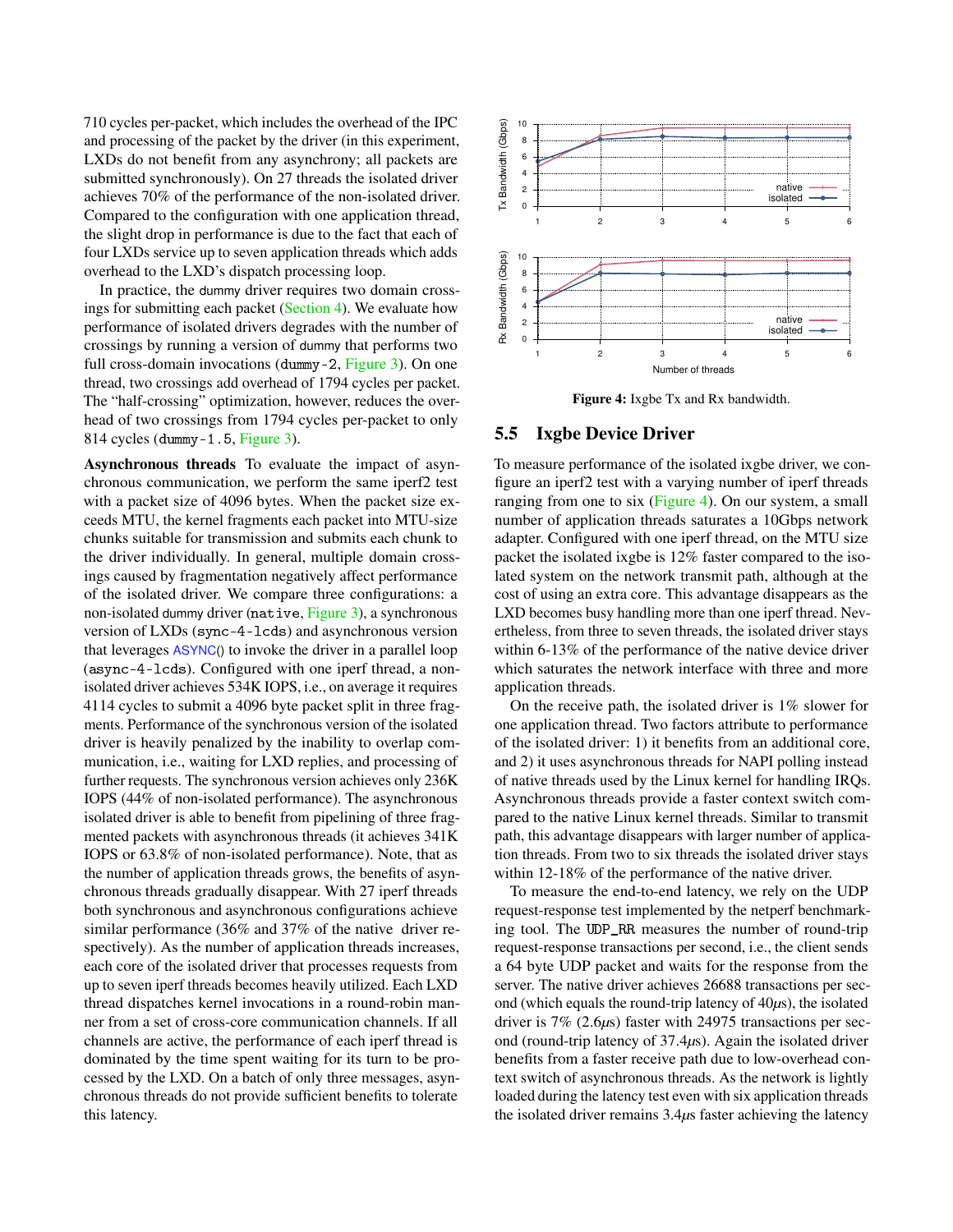<span id="page-11-2"></span>of 43.4*µ*s versus 46.8*µ*s achieved by the native driver.

# 5.6 Multi-Queue Block Device Driver

In our block device experiments, we use fio to generate I/O requests. To set an optimal baseline for our evaluation, we chose the configuration parameters that provide the lowest latency path to the driver, so that overheads of isolation are emphasized the most. We use fio's libaio engine to overlap I/O submissions, and bypass the page cache by setting direct I/O flag to ensure raw device performance. Similar to dummy, in isolated configuration, the nullblk LXD fully utilizes one extra core on every CPU socket. We run the same configurations as for dummy, e.g., one LXD thread on each NUMA node. We placing the first six fio threads on the first NUMA node, next seven fio threads on the second NUMA node, and so on, up until 27 fio threads. We vary the number of fio threads from 1 to 27 and report results for two block sizes—512 bytes and 1MB—which represent two extreme points: a very small and a very large data block. For each block size, we submit a set of requests at once ranging the number of requests from 1 to 16 and then poll for the same number of completions. Since the nullblk driver does not interact with an actual storage medium writes perform as fast as reads, hence we utilize read I/O operations in all experiments.

The native driver achieves 295K IOPS for the packet size of 512 bytes and the queue of one [\(Figure 5\)](#page-11-3). In other words, a single request takes about 7457 cycles to complete. The isolated driver achieves 235K IOPS (or 79% of non-isolated performance). The isolation incurs an overhead of 1904 cycles due to three domain crossings on the critical path. For a queue of 16 requests, the isolated driver benefits from asynchronous threads which allow it to stay within 4% of the performance of the native driver for as long as it stays in one NUMA node (from 1 to 6 fio threads). Both native and isolated drivers suffer from NUMA effects due to the fact that Linux block layer collects performance statistics for every device partition. The blk\_mq\_end\_request() function acquires a per-partition lock and updates several global counters. The native driver faces performance drops when it spills outside of a NUMA node at 9, 17, and 25 fio threads [\(Figure 5\)](#page-11-3). The isolated driver experiences similar drops at 7, 14, and 21 fio threads. On the block size of 1M, inside one NUMA node the isolated driver stays within 10% of the performance of the native driver for both queues of one and 16 requests. Outside of one NUMA node the performance of both native and isolated drivers suffers from NUMA effects. We speculate that NUMA degradation can be fixed by changing the kernel to use percore performance counters [\[10\]](#page-12-20).

### 6 Conclusions

LXDs provide general abstractions and mechanisms for isolating device drivers in a full-featured operating system kernel. By employing several design choices—relying on an asynchronous execution runtime for hiding latency of cross-

<span id="page-11-3"></span>

Figure 5: Performance of the nullblk driver

domain invocations, developing general decomposition patterns, and relying on cross-core invocations—we demonstrate the ability to isolate kernel subsystems with tightest performance budgets. We hope that our work will gradually enable kernels to employ practical isolation of most device drivers and other kernel subsystems that today account for the majority of the kernel code.

### Acknowledgments

We thank ASPLOS 2018, OSDI 2018, and USENIX ATC 2019 reviewers and our shepherd, Andrew Baumann, for indepth feedback on earlier versions of the paper and numerous insights. Also we would like to thank the Utah Emulab and CloudLab team, and especially Mike Hibler, for his continuous support and endless patience in accommodating our hardware requests. This research is supported in part by the National Science Foundation under Grant Numbers 1319076, 1527526, and 1817120 and Google.

### References

- <span id="page-11-0"></span>[1] Code-Pointer Integrity in Clang/LLVM. [https://](https://github.com/cpi-llvm/compiler-rt) [github.com/cpi-llvm/compiler-rt](https://github.com/cpi-llvm/compiler-rt).
- <span id="page-11-1"></span>[2] Atul Adya, Jon Howell, Marvin Theimer, William J.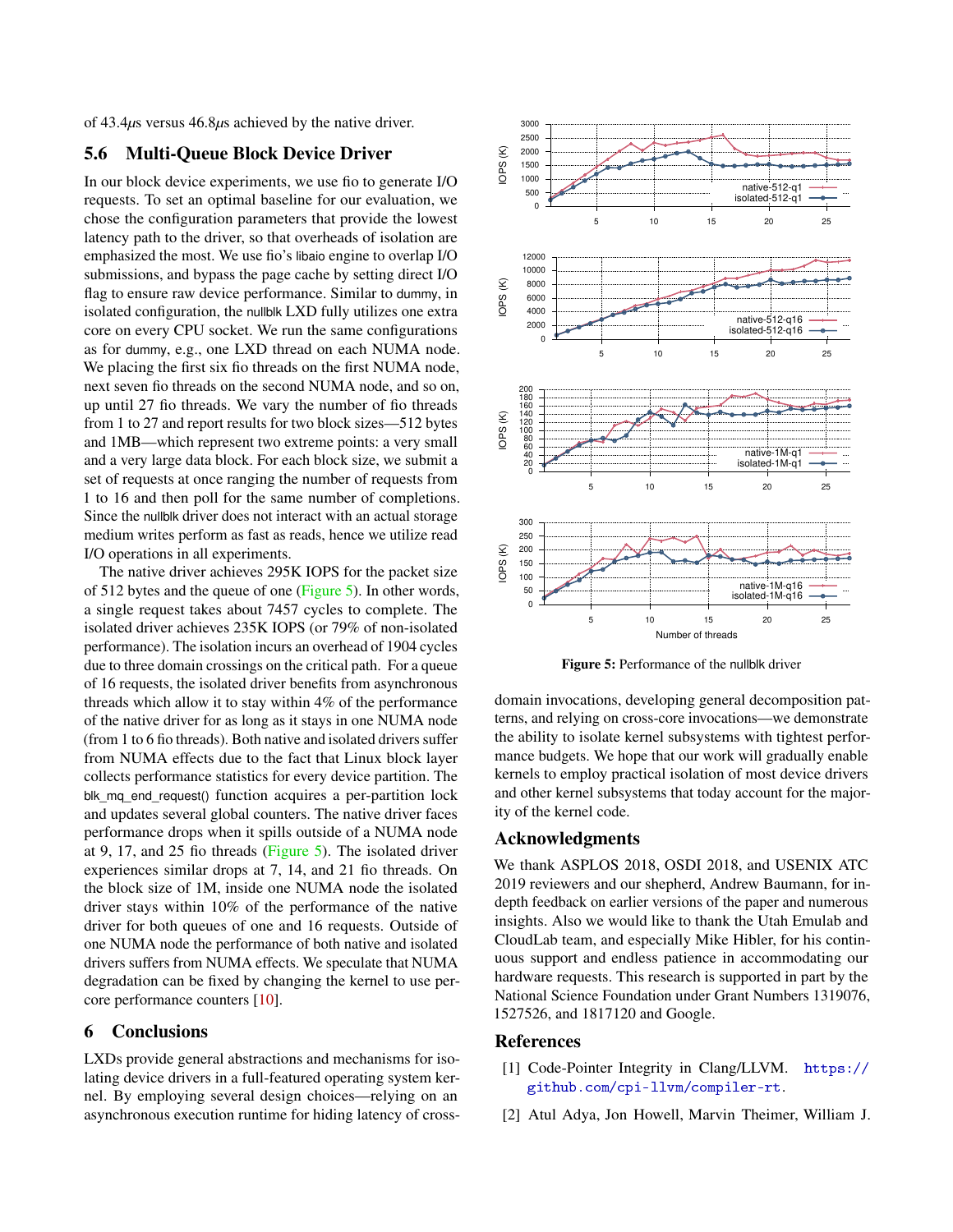Bolosky, and John R. Douceur. Cooperative task management without manual stack management. In *USENIX Annual Technical Conference (ATC)*, pages 289–302, Berkeley, CA, USA, 2002.

- <span id="page-12-12"></span>[3] Eric Allen, David Chase, Joe Hallett, Victor Luchangco, Jan-Willem Maessen, Sukyoung Ryu, Guy L Steele Jr, Sam Tobin-Hochstadt, Joao Dias, Carl Eastlund, et al. The Fortress language specification. *Sun Microsystems*, 139(140):116, 2005.
- <span id="page-12-18"></span>[4] Jens Axboe. Null block device driver. [https://www.kernel.org/doc/Documentation/](https://www.kernel.org/doc/Documentation/block/null_blk.txt) [block/null\\_blk.txt](https://www.kernel.org/doc/Documentation/block/null_blk.txt), 2019.
- <span id="page-12-11"></span>[5] Andrew Baumann, Paul Barham, Pierre-Evariste Dagand, Tim Harris, Rebecca Isaacs, Simon Peter, Timothy Roscoe, Adrian Schüpbach, and Akhilesh Singhania. The Multikernel: A new OS architecture for scalable multicore systems. In *ACM SIGOPS Symposium on Operating Systems Principles (SOSP)*, pages 29–44, New York, NY, USA, 2009.
- <span id="page-12-17"></span>[6] Brian N Bershad, Thomas E Anderson, Edward D Lazowska, and Henry M Levy. User-level interprocess communication for shared memory multiprocessors. *ACM Transactions on Computer Systems (TOCS)*, 9(2):175–198, 1991.
- <span id="page-12-19"></span>[7] Matias Bjørling, Jens Axboe, David Nellans, and Philippe Bonnet. Linux block IO: Introducing multiqueue SSD access on multi-core systems. In *ACM International Systems and Storage Conference (SYSTOR)*, pages 22:1–22:10, New York, NY, USA, 2013.
- <span id="page-12-3"></span>[8] Tyler Bletsch, Xuxian Jiang, Vince W. Freeh, and Zhenkai Liang. Jump-oriented programming: a new class of code-reuse attack. In *Proceedings of the 6th ACM Symposium on Information, Computer and Communications Security (ASIACCS)*, pages 30–40, 2011.
- <span id="page-12-8"></span>[9] Bomberger, A.C. and Frantz, A.P. and Frantz, W.S. and Hardy, A.C. and Hardy, N. and Landau, C.R. and Shapiro, J.S. The KeyKOS nanokernel architecture. In *Proceedings of the USENIX Workshop on Micro-Kernels and Other Kernel Architectures*, pages 95–112, 1992.
- <span id="page-12-20"></span>[10] Silas Boyd-Wickizer, Austin T. Clements, Yandong Mao, Aleksey Pesterev, M. Frans Kaashoek, Robert Morris, and Nickolai Zeldovich. An analysis of linux scalability to many cores. In *USENIX Symposium on Operating Systems Design and Implementation (OSDI)*, pages 1–16, Berkeley, CA, USA, 2010.
- <span id="page-12-6"></span>[11] Silas Boyd-Wickizer and Nickolai Zeldovich. Tolerating malicious device drivers in Linux. In *USENIX Annual Technical Conference (ATC)*, pages 9–22, 2010.
- <span id="page-12-9"></span>[12] Bromium. Bromium micro-virtualization, 2010. [http://www.bromium.com/misc/](http://www.bromium.com/misc/BromiumMicrovirtualization.pdf) [BromiumMicrovirtualization.pdf](http://www.bromium.com/misc/BromiumMicrovirtualization.pdf).
- <span id="page-12-13"></span>[13] Philippe Charles, Christian Grothoff, Vijay Saraswat, Christopher Donawa, Allan Kielstra, Kemal Ebcioglu, Christoph Von Praun, and Vivek Sarkar. X10: an objectoriented approach to non-uniform cluster computing. In *Acm Sigplan Notices*, volume 40, pages 519–538. ACM, 2005.
- <span id="page-12-4"></span>[14] Gang Chen, Hai Jin, Deqing Zou, Bing Bing Zhou, Zhenkai Liang, Weide Zheng, and Xuanhua Shi. Safestack: Automatically patching stack-based buffer overflow vulnerabilities. *IEEE Transactions on Dependable and Secure Computing*, 10(6):368–379, 2013.
- <span id="page-12-10"></span>[15] Citrix. XenClient. [http://www.citrix.com/](http://www.citrix.com/products/xenclient/how-it-works.html) [products/xenclient/how-it-works.html](http://www.citrix.com/products/xenclient/how-it-works.html).
- <span id="page-12-7"></span>[16] Patrick Colp, Mihir Nanavati, Jun Zhu, William Aiello, George Coker, Tim Deegan, Peter Loscocco, and Andrew Warfield. Breaking up is hard to do: security and functionality in a commodity hypervisor. In *ACM SIGOPS Symposium on Operating Systems Principles (SOSP)*, pages 189–202. ACM, 2011.
- <span id="page-12-14"></span>[17] Microsoft Corporation and Digital Equipment Corporation. The component object model specification, 1995.
- <span id="page-12-2"></span>[18] Crispin Cowan, Calton Pu, Dave Maier, Heather Hinton, and Jonathan Walpole. StackGuard: Automatic adaptive detection and prevention of buffer-overflow attacks. In *USENIX Security Symposium*, 1998.
- <span id="page-12-1"></span>[19] CVE Details. Vulnerabilities in the Linux kernel by year. [http://www.cvedetails.com/product/47/](http://www.cvedetails.com/product/47/Linux-Linux-Kernel.html?vendor_id=33) [Linux-Linux-Kernel.html?vendor\\_id=33](http://www.cvedetails.com/product/47/Linux-Linux-Kernel.html?vendor_id=33).
- <span id="page-12-0"></span>[20] CVE Details. Vulnerabilities in the Linux kernel in 2018. [http://www.cvedetails.com/](http://www.cvedetails.com/vulnerability-list/vendor_id-33/product_id-47/year-2018/Linux-Linux-Kernel.html) [vulnerability-list/vendor\\_id-33/product\\_](http://www.cvedetails.com/vulnerability-list/vendor_id-33/product_id-47/year-2018/Linux-Linux-Kernel.html) [id-47/year-2018/Linux-Linux-Kernel.html](http://www.cvedetails.com/vulnerability-list/vendor_id-33/product_id-47/year-2018/Linux-Linux-Kernel.html).
- <span id="page-12-5"></span>[21] Data61 Trustworthy Systems. *seL4 Reference Manual*, 2017. [http://sel4.systems/Info/Docs/](http://sel4.systems/Info/Docs/seL4-manual-latest.pdf) [seL4-manual-latest.pdf](http://sel4.systems/Info/Docs/seL4-manual-latest.pdf).
- <span id="page-12-16"></span>[22] Tudor David, Rachid Guerraoui, and Vasileios Trigonakis. Everything you always wanted to know about synchronization but were afraid to ask. In *ACM SIGOPS Symposium on Operating Systems Principles (SOSP)*, pages 33–48. ACM, 2013.
- <span id="page-12-15"></span>[23] Distributed component object model (DCOM) remote protocol specification. [https://msdn.microsoft.](https://msdn.microsoft.com/library/cc201989.aspx) [com/library/cc201989.aspx](https://msdn.microsoft.com/library/cc201989.aspx).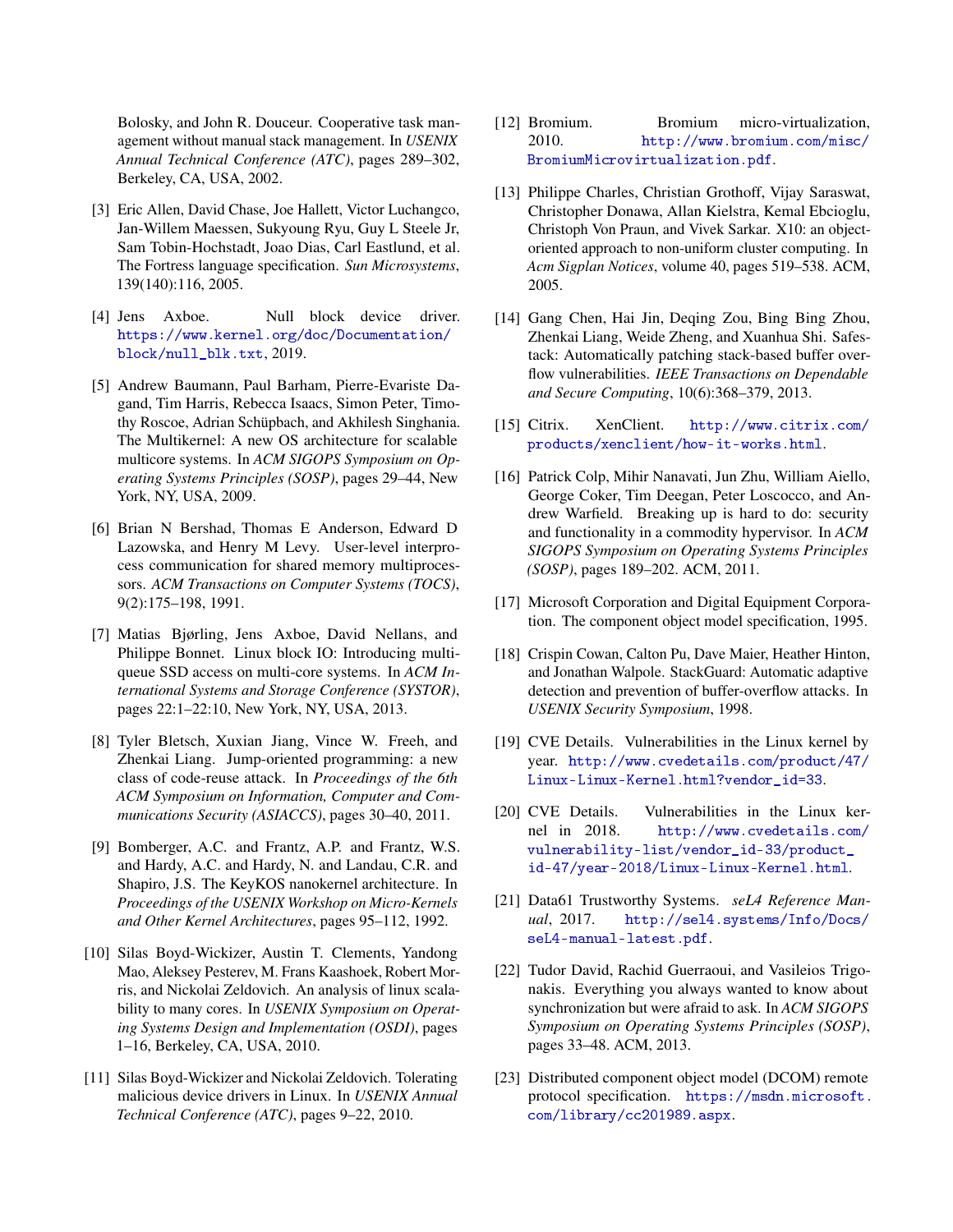- <span id="page-13-4"></span>[24] DDEKit and DDE for Linux. [http://os.inf.](http://os.inf.tu-dresden.de/ddekit/) [tu-dresden.de/ddekit/](http://os.inf.tu-dresden.de/ddekit/).
- <span id="page-13-16"></span>[25] Eric Eide, Kevin Frei, Bryan Ford, Jay Lepreau, and Gary Lindstrom. Flick: A flexible, optimizing IDL compiler. In *ACM SIGPLAN Notices*, volume 32, pages 44–56. ACM, 1997.
- <span id="page-13-3"></span>[26] Kevin Elphinstone and Gernot Heiser. From L3 to seL4 what have we learnt in 20 years of L4 microkernels? In *ACM SIGOPS Symposium on Operating Systems Principles (SOSP)*, pages 133–150. ACM, 2013.
- <span id="page-13-7"></span>[27] Feske, N. and Helmuth, C. *Design of the Bastei OS architecture*. Technische Universität, Dresden, Fakultät Informatik, 2007.
- <span id="page-13-21"></span>[28] Agner Fog. Instruction tables. [http://www.agner.](http://www.agner.org/optimize/instruction_tables.pdf ) [org/optimize/instruction\\_tables.pdf](http://www.agner.org/optimize/instruction_tables.pdf ).
- <span id="page-13-17"></span>[29] Bryan Ford, Godmar Back, Greg Benson, Jay Lepreau, Albert Lin, and Olin Shivers. The flux OSKit: A substrate for kernel and language research. In *ACM SIGOPS Symposium on Operating Systems Principles (SOSP)*, pages 38–51, 1997.
- <span id="page-13-6"></span>[30] Keir Fraser, Steven H, Rolf Neugebauer, Ian Pratt, Andrew Warfield, and Mark Williamson. Safe hardware access with the Xen virtual machine monitor. In *In 1st Workshop on Operating System and Architectural Support for the on demand IT InfraStructure (OASIS*, 2004.
- <span id="page-13-5"></span>[31] Linux FUSE (filesystem in userspace). [https://](https://github.com/libfuse/libfuse) [github.com/libfuse/libfuse](https://github.com/libfuse/libfuse).
- <span id="page-13-8"></span>[32] Vinod Ganapathy, Matthew J Renzelmann, Arini Balakrishnan, Michael M Swift, and Somesh Jha. The design and implementation of microdrivers. In *ACM SIGARCH Computer Architecture News*, volume 36, pages 168– 178. ACM, 2008.
- <span id="page-13-15"></span>[33] Tal Garfinkel, Ben Pfaff, Jim Chow, Mendel Rosenblum, and Dan Boneh. Terra: a virtual machine-based platform for trusted computing. In *ACM SIGOPS Symposium on Operating Systems Principles (SOSP)*, pages 193–206, 2003.
- <span id="page-13-9"></span>[34] Alain Gefflaut, Trent Jaeger, Yoonho Park, Jochen Liedtke, Kevin J Elphinstone, Volkmar Uhlig, Jonathon E Tidswell, Luke Deller, and Lars Reuther. The SawMill multiserver approach. In *Proceedings of the 9th workshop on ACM SIGOPS European workshop: beyond the PC: new challenges for the operating system*, pages 109–114. ACM, 2000.
- <span id="page-13-1"></span>[35] Gerardo Richarte. Four different tricks to bypass stackshield and stackguard protection. *World Wide Web*, 2002.
- <span id="page-13-20"></span>[36] John Giacomoni, Tipp Moseley, and Manish Vachharajani. FastForward for efficient pipeline parallelism: a cache-optimized concurrent lock-free queue. In *ACM SIGPLAN Symposium on Principles and Practice of Parallel Programming (PPoPP)*, pages 43–52, 2008.
- <span id="page-13-22"></span>[37] Daniel Gruss, Moritz Lipp, Michael Schwarz, Richard Fellner, Clémentine Maurice, and Stefan Mangard. KASLR is dead: long live KASLR. In *International Symposium on Engineering Secure Software and Systems*, pages 161–176. Springer, 2017.
- <span id="page-13-18"></span>[38] Andreas Haeberlen, Jochen Liedtke, Yoonho Park, Lars Reuther, and Volkmar Uhlig. Stub-code performance is becoming important. In *Proceedings of the 1st Workshop on Industrial Experiences with Systems Software*, San Diego, CA, October 22 2000.
- <span id="page-13-13"></span>[39] Tim Harris, Martin Abadi, Rebecca Isaacs, and Ross McIlroy. AC: composable asynchronous IO for native languages. *ACM SIGPLAN Notices*, 46(10):903–920, 2011.
- <span id="page-13-10"></span>[40] Härtig, H. Security architectures revisited. In *Proceedings of the 10th workshop on ACM SIGOPS European workshop*, pages 16–23. ACM, 2002.
- <span id="page-13-14"></span>[41] Heiser, G. and Elphinstone, K. and Kuz, I. and Klein, G. and Petters, S.M. Towards trustworthy computing systems: taking microkernels to the next level. *ACM SIGOPS Operating Systems Review*, 41(4):3–11, 2007.
- <span id="page-13-12"></span>[42] Herder, J.N. and Bos, H. and Gras, B. and Homburg, P. and Tanenbaum, A.S. MINIX 3: A highly reliable, selfrepairing operating system. *ACM SIGOPS Operating Systems Review*, 40(3):80–89, 2006.
- <span id="page-13-11"></span>[43] Hohmuth, M. and Peter, M. and Härtig, H. and Shapiro, J.S. Reducing TCB size by using untrusted components: small kernels versus virtual-machine monitors. In *Proceedings of the 11th workshop on ACM SIGOPS European workshop*, page 22. ACM, 2004.
- <span id="page-13-19"></span>[44] Nick Holloway. Dummy net driver. [https:](https://elixir.bootlin.com/linux/latest/source/drivers/net/dummy.c) [//elixir.bootlin.com/linux/latest/source/](https://elixir.bootlin.com/linux/latest/source/drivers/net/dummy.c) [drivers/net/dummy.c](https://elixir.bootlin.com/linux/latest/source/drivers/net/dummy.c), 1994.
- <span id="page-13-0"></span>[45] Hovav Shacham, Matthew Page, Ben Pfaff, Eu-Jin Goh, Nagendra Modadugu, and Dan Boneh. On the effectiveness of address-space randomization. In *ACM Conference on Computer and Communications Security (CCS)*, pages 298–307, 2004.
- <span id="page-13-2"></span>[46] Kyriakos K. Ispoglou, Bader AlBassam, Trent Jaeger, and Mathias Payer. Block oriented programming: Automating data-only attacks. In *ACM Conference on Computer and Communications Security (CCS)*, pages 1868–1882, New York, NY, USA, 2018. ACM.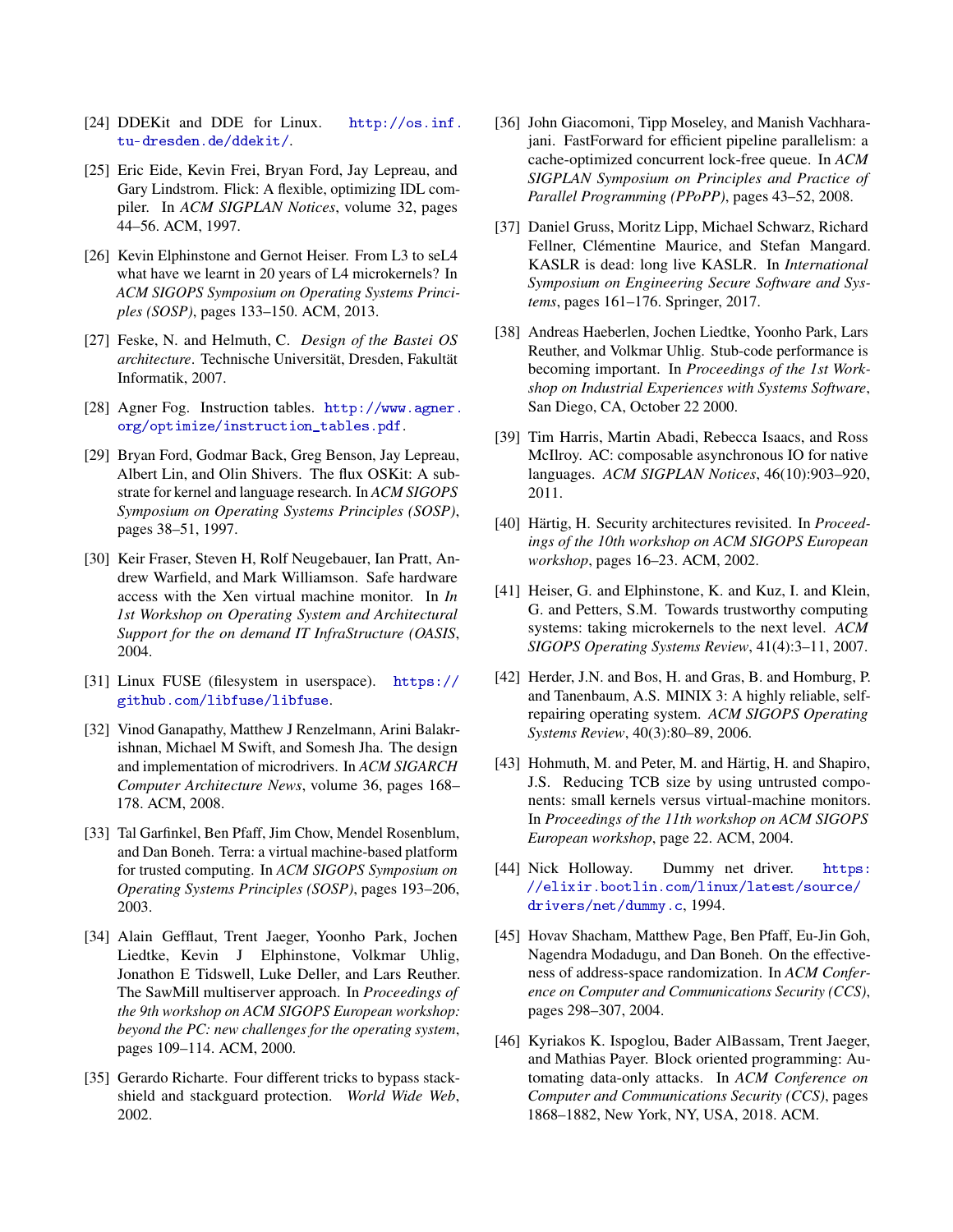- <span id="page-14-22"></span>[47] Stefan Kaestle, Reto Achermann, Roni Haecki, Moritz Hoffmann, Sabela Ramos, and Timothy Roscoe. Machine-aware atomic broadcast trees for multicores. In *USENIX Symposium on Operating Systems Design and Implementation (OSDI)*, pages 33–48, 2016.
- <span id="page-14-14"></span>[48] Antti Kantee. *Flexible operating system internals: the design and implementation of the anykernel and rump kernels*. PhD thesis, 2012.
- <span id="page-14-1"></span>[49] Vinay Katoch. Whitepaper on bypassing ASLR/DEP. [http://www.exploit-db.com/wp-content/](http://www.exploit-db.com/wp-content/themes/exploit/docs/17914.pdf) [themes/exploit/docs/17914.pdf](http://www.exploit-db.com/wp-content/themes/exploit/docs/17914.pdf), 2011.
- <span id="page-14-17"></span>[50] Kenton Varda. Cap'n Proto Cerealization Protocol. <http://kentonv.github.io/capnproto/>.
- <span id="page-14-2"></span>[51] Kil3r and Bulba. Bypassing StackGuard and Stack-Shield. *Phrack Magazine*, 53, 2000.
- <span id="page-14-20"></span>[52] Maxwell Krohn, Eddie Kohler, and M. Frans Kaashoek. Events can make sense. In *USENIX Annual Technical Conference (ATC)*, pages 7:1–7:14, 2007.
- <span id="page-14-6"></span>[53] Volodymyr Kuznetsov, László Szekeres, Mathias Payer, George Candea, R. Sekar, and Dawn Song. Code-pointer integrity. In *USENIX Symposium on Operating Systems Design and Implementation (OSDI)*, pages 147–163, 2014.
- <span id="page-14-11"></span>[54] Alex Landau, Muli Ben-Yehuda, and Abel Gordon. SplitX: Split guest/hypervisor execution on multi-core. In *Workshop on I/O Virtualization*, 2011.
- <span id="page-14-24"></span>[55] Zeyu Mi, Dingji Li, Zihan Yang, Xinran Wang, and Haibo Chen. Skybridge: Fast and secure inter-process communication for microkernels. In *Proceedings of the Fourteenth EuroSys Conference 2019*, EuroSys '19, pages 9:1–9:15, New York, NY, USA, 2019. ACM.
- <span id="page-14-21"></span>[56] Daniel Molka, Daniel Hackenberg, and Robert Schöne. Main Memory and Cache Performance of Intel Sandy Bridge and AMD Bulldozer. In *Proceedings of the Workshop on Memory Systems Performance and Correctness (MSPC)*, pages 4:1–4:10, New York, NY, USA, 2014. ACM.
- <span id="page-14-3"></span>[57] Daniel Molka, Daniel Hackenberg, Robert Schone, and Matthias S Muller. Memory performance and cache coherency effects on an Intel Nehalem multiprocessor system. In *International Conference on Parallel Architectures and Compilation Techniques (PACT)*, pages 261–270. IEEE, 2009.
- [58] Tilo Müller. ASLR smack and laugh reference. *Seminar on Advanced Exploitation Techniques*, 2008.
- <span id="page-14-4"></span>[59] Nergal. The advanced return-into-lib(c) exploits: Pax case study. *Phrack Magazine, Volume 11, Issue 0x58, File 4 of 14*, 2001.
- <span id="page-14-7"></span>[60] Ruslan Nikolaev and Godmar Back. VirtuOS: An operating system with kernel virtualization. In *ACM SIGOPS Symposium on Operating Systems Principles (SOSP)*, pages 116–132, New York, NY, USA, 2013.
- <span id="page-14-18"></span>[61] Object Management Group. OMG IDL Syntax and Semantics. [http://www.omg.org/orbrev/drafts/](http://www.omg.org/orbrev/drafts/3_idlsyn.pdf) [3\\_idlsyn.pdf](http://www.omg.org/orbrev/drafts/3_idlsyn.pdf).
- <span id="page-14-15"></span>[62] Octavian Purdila. Linux kernel library. [https://lwn.](https://lwn.net/Articles/662953/) [net/Articles/662953/](https://lwn.net/Articles/662953/).
- <span id="page-14-19"></span>[63] Jon Rafkind. Vembyr - multi-language PEG parser generator written in Python, November 2011. [http:](http://code.google.com/p/vembyr/) [//code.google.com/p/vembyr/](http://code.google.com/p/vembyr/).
- <span id="page-14-13"></span>[64] Matthew J Renzelmann and Michael M Swift. Decaf: Moving device drivers to a modern language. In *USENIX Annual Technical Conference (ATC)*, 2009.
- <span id="page-14-23"></span>[65] Robert Ricci, Eric Eide, and the CloudLab Team. Introducing CloudLab: Scientific infrastructure for advancing cloud architectures and applications. *;login:*, 39(6):36– 38, December 2014.
- <span id="page-14-8"></span>[66] Rutkowska, J. and Wojtczuk, R. Qubes OS architecture. *Invisible Things Lab Tech Rep*, 2010.
- <span id="page-14-12"></span>[67] Livio Soares and Michael Stumm. FlexSC: flexible system call scheduling with exception-less system calls. In *USENIX Symposium on Operating Systems Design and Implementation (OSDI)*, pages 1–8, 2010.
- <span id="page-14-9"></span>[68] Green Hills Software. INTEGRITY Real-Time Operating System. [http://www.ghs.com/products/](http://www.ghs.com/products/rtos/integrity.html) [rtos/integrity.html](http://www.ghs.com/products/rtos/integrity.html).
- <span id="page-14-10"></span>[69] Michael M Swift, Steven Martin, Henry M Levy, and Susan J Eggers. Nooks: An architecture for reliable device drivers. In *Proceedings of the 10th workshop on ACM SIGOPS European workshop*, pages 102–107. ACM, 2002.
- <span id="page-14-16"></span>[70] Hajime Tazaki. An introduction of library operating system for Linux (LibOS). [https://lwn.net/](https://lwn.net/Articles/637658/) [Articles/637658/](https://lwn.net/Articles/637658/).
- <span id="page-14-5"></span>[71] Tyler Durden. Bypassing PaX ASLR protection. *Phrack Magazine*, 59, 2002.
- <span id="page-14-0"></span>[72] Arjan van de Ven. New Security Enhancements in Red Hat Enterprise Linux v.8, update 3. [https://static.redhat.com/legacy/f/pdf/](https://static.redhat.com/legacy/f/pdf/rhel/WHP0006US_Execshield.pdf) [rhel/WHP0006US\\_Execshield.pdf](https://static.redhat.com/legacy/f/pdf/rhel/WHP0006US_Execshield.pdf).